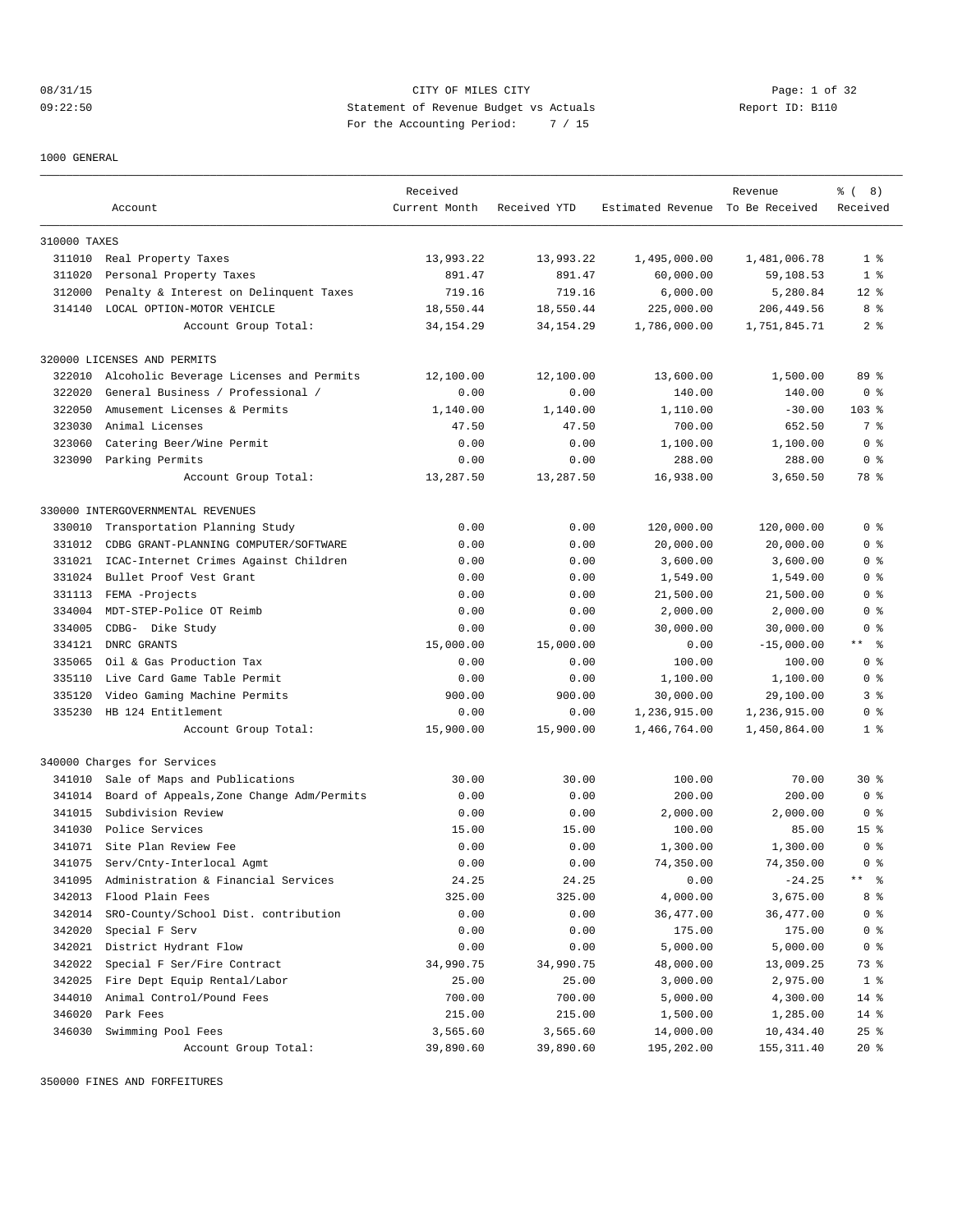# 08/31/15 CITY OF MILES CITY Page: 2 of 32 09:22:50 Statement of Revenue Budget vs Actuals Report ID: B110 For the Accounting Period: 7 / 15

1000 GENERAL

|        |                                     | Received      |              |                   | Revenue        | ී (<br>8)               |
|--------|-------------------------------------|---------------|--------------|-------------------|----------------|-------------------------|
|        | Account                             | Current Month | Received YTD | Estimated Revenue | To Be Received | Received                |
| 351030 | Fines/Surcharges/etc                | 17,721.20     | 17,721.20    | 200,000.00        | 182,278.80     | 9 <sup>8</sup>          |
| 351031 | Adm Fees (Court)                    | 2,395.00      | 2,395.00     | 25,000.00         | 22,605.00      | 10 <sup>8</sup>         |
| 351035 | Animal Control Court Revenue        | 800.00        | 800.00       | 7,500.00          | 6,700.00       | $11$ %                  |
|        | Account Group Total:                | 20,916.20     | 20,916.20    | 232,500.00        | 211,583.80     | 9 <sup>8</sup>          |
|        | 360000 MISCELLANEOUS REVENUE        |               |              |                   |                |                         |
| 361005 | MidRivers Franchise Fees            | 25, 414.98    | 25, 414.98   | 95,000.00         | 69,585.02      | $27$ $%$                |
| 361010 | Land Rental                         | 31, 318.01    | 31, 318.01   | 32,000.00         | 681.99         | 98 <sup>8</sup>         |
| 361020 | Building Rentals                    | 1,349.99      | 1,349.99     | 16,100.00         | 14,750.01      | 8 %                     |
| 362020 | MISC REVENUE                        | 561.54        | 561.54       | 4,000.00          | 3,438.46       | $14*$                   |
| 362022 | Health Ins-MMIA Emp Benefits Prog   | 4,505.36      | 4,505.36     | 0.00              | $-4,505.36$    | ** 왕                    |
| 365000 | Contributions and Donations         | 0.00          | 0.00         | 1,000.00          | 1,000.00       | 0 <sup>8</sup>          |
| 365012 | Swimming Lessions                   | 80.00         | 80.00        | 0.00              | $-80.00$       | $***$ 8                 |
| 365013 | Shop With A Cop                     | 0.00          | 0.00         | 5,000.00          | 5,000.00       | 0 <sup>8</sup>          |
| 365014 | Denton Field Project/2015           | 2,752.51      | 2,752.51     | 0.00              | $-2,752.51$    | $***$ 8                 |
| 365015 | Florence Stacy Foundation           | 200.00        | 200.00       | 0.00              | $-200.00$      | $***$ $=$ $\frac{6}{3}$ |
| 366040 | Misc.-BHS                           | 0.00          | 0.00         | 800.00            | 800.00         | 0 <sup>8</sup>          |
| 366050 | Sale of Junk/Salvage-PD cars        | 0.00          | 0.00         | 1,000.00          | 1,000.00       | 0 <sup>8</sup>          |
|        | Account Group Total:                | 66,182.39     | 66,182.39    | 154,900.00        | 88,717.61      | 43.8                    |
|        | 370000 INVESTMENT EARNINGS          |               |              |                   |                |                         |
|        | 371010 Investment Earnings          | 0.00          | 0.00         | 1,600.00          | 1,600.00       | 0 <sup>8</sup>          |
|        | Account Group Total:                | 0.00          | 0.00         | 1,600.00          | 1,600.00       | 0 <sup>8</sup>          |
|        | 380000 OTHER FINANCING SOURCES      |               |              |                   |                |                         |
|        | 383000 Interfund Operating Transfer | 18,912.58     | 18,912.58    | 562,194.00        | 543, 281.42    | 3 %                     |
|        | Account Group Total:                | 18,912.58     | 18,912.58    | 562,194.00        | 543, 281.42    | 3%                      |
|        | Total:<br>Fund                      | 209, 243.56   | 209, 243.56  | 4,416,098.00      | 4,206,854.44   | 5 %                     |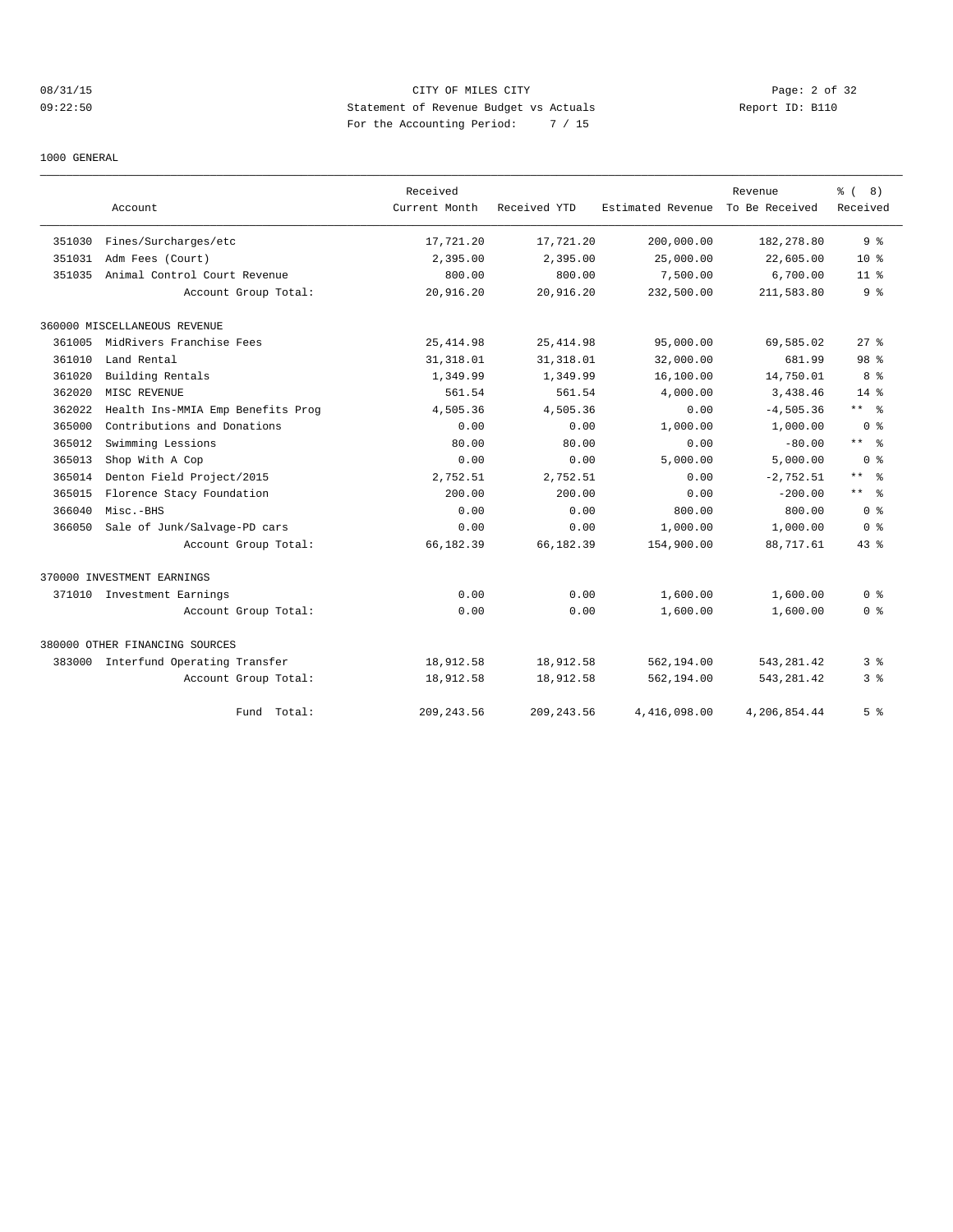# 08/31/15 CITY OF MILES CITY Page: 3 of 32 09:22:50 Statement of Revenue Budget vs Actuals Report ID: B110 For the Accounting Period: 7 / 15

2220 LIBRARY

|        |                                | Received      |              |                   | Revenue        | ී (<br>(8)      |
|--------|--------------------------------|---------------|--------------|-------------------|----------------|-----------------|
|        | Account                        | Current Month | Received YTD | Estimated Revenue | To Be Received | Received        |
|        | 340000 Charges for Services    |               |              |                   |                |                 |
| 341075 | Serv/Cnty-Interlocal Agmt      | 0.00          | 0.00         | 39,023.00         | 39,023.00      | 0 <sub>8</sub>  |
| 346070 | Library Fees                   | 182.65        | 182.65       | 4,000.00          | 3,817.35       | 5 <sup>8</sup>  |
| 346074 | Book Sales                     | 45.10         | 45.10        | 400.00            | 354.90         | 11 <sup>°</sup> |
|        | Account Group Total:           | 227.75        | 227.75       | 43,423.00         | 43, 195. 25    | 1 <sub>8</sub>  |
|        | 380000 OTHER FINANCING SOURCES |               |              |                   |                |                 |
| 383000 | Interfund Operating Transfer   | 24, 144.92    | 24, 144.92   | 289,739.00        | 265,594.08     | 8 %             |
|        | Account Group Total:           | 24, 144.92    | 24, 144.92   | 289,739.00        | 265,594.08     | 8 %             |
|        | Fund Total:                    | 24, 372.67    | 24,372.67    | 333,162.00        | 308,789.33     | 7 %             |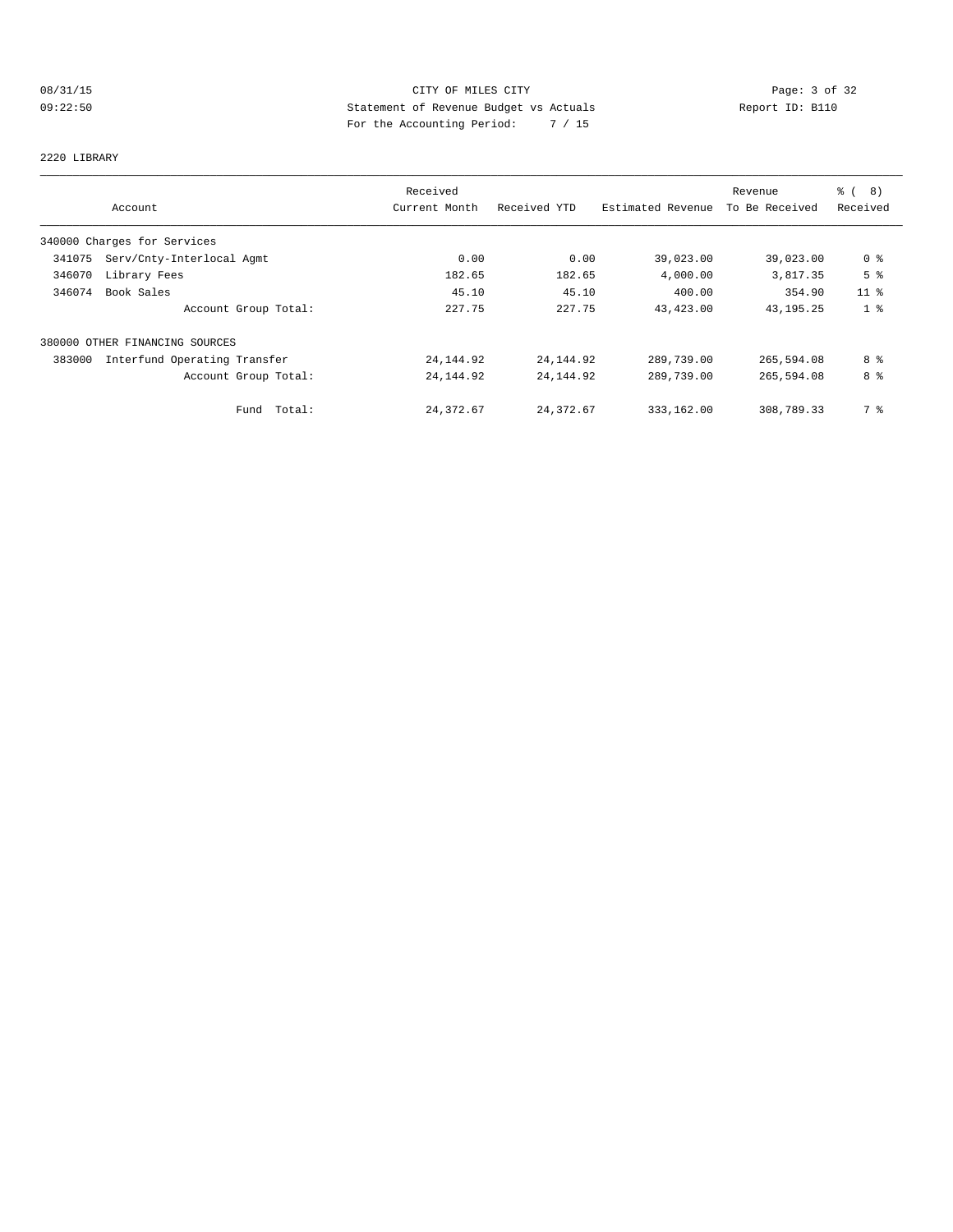# 08/31/15 CITY OF MILES CITY Page: 4 of 32 09:22:50 Statement of Revenue Budget vs Actuals  $R = \frac{1}{2}$  Report ID: B110 For the Accounting Period: 7 / 15

2260 EMERGENCY DISASTER

| Account      |                                        | Received<br>Current Month | Received YTD | Estimated Revenue | Revenue<br>To Be Received | 8)<br>ී (<br>Received |  |
|--------------|----------------------------------------|---------------------------|--------------|-------------------|---------------------------|-----------------------|--|
| 310000 TAXES |                                        |                           |              |                   |                           |                       |  |
| 312000       | Penalty & Interest on Delinquent Taxes | 6.84                      | 6.84         | 0.00              | $-6.84$                   | $***$ $\frac{6}{3}$   |  |
|              | Account Group Total:                   | 6.84                      | 6.84         | 0.00              | $-6.84$                   | $***$ $\frac{6}{6}$   |  |
|              | Fund Total:                            | 6.84                      | 6.84         | 0.00              | $-6.84$                   | $***$ $\frac{6}{3}$   |  |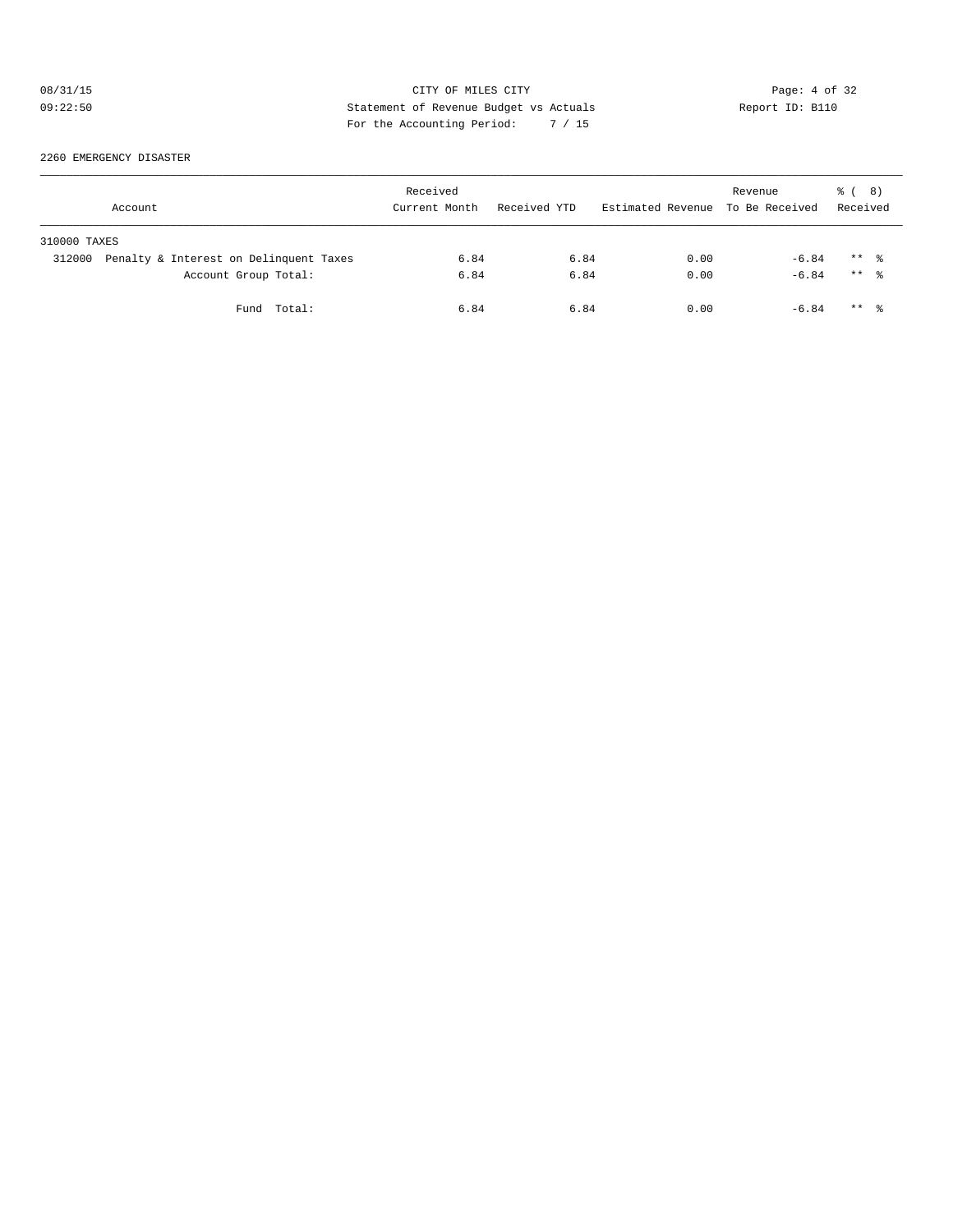# 08/31/15 CITY OF MILES CITY Page: 5 of 32 09:22:50 Statement of Revenue Budget vs Actuals Report ID: B110 For the Accounting Period: 7 / 15

#### 2270 Health

|                                        | Received      |              |                   | Revenue        | ී (<br>8)      |
|----------------------------------------|---------------|--------------|-------------------|----------------|----------------|
| Account                                | Current Month | Received YTD | Estimated Revenue | To Be Received | Received       |
| 340000 Charges for Services            |               |              |                   |                |                |
| Health Inspection Fees<br>344030       | 976.50        | 976.50       | 20,000.00         | 19,023.50      | 5 <sup>°</sup> |
| Account Group Total:                   | 976.50        | 976.50       | 20,000.00         | 19,023.50      | 5 <sup>°</sup> |
| 380000 OTHER FINANCING SOURCES         |               |              |                   |                |                |
| Interfund Operating Transfer<br>383000 | 0.00          | 0.00         | 16,500.00         | 16,500.00      | 0 %            |
| Account Group Total:                   | 0.00          | 0.00         | 16,500.00         | 16,500.00      | 0 <sup>8</sup> |
| Total:<br>Fund                         | 976.50        | 976.50       | 36,500.00         | 35,523.50      | 3 <sup>°</sup> |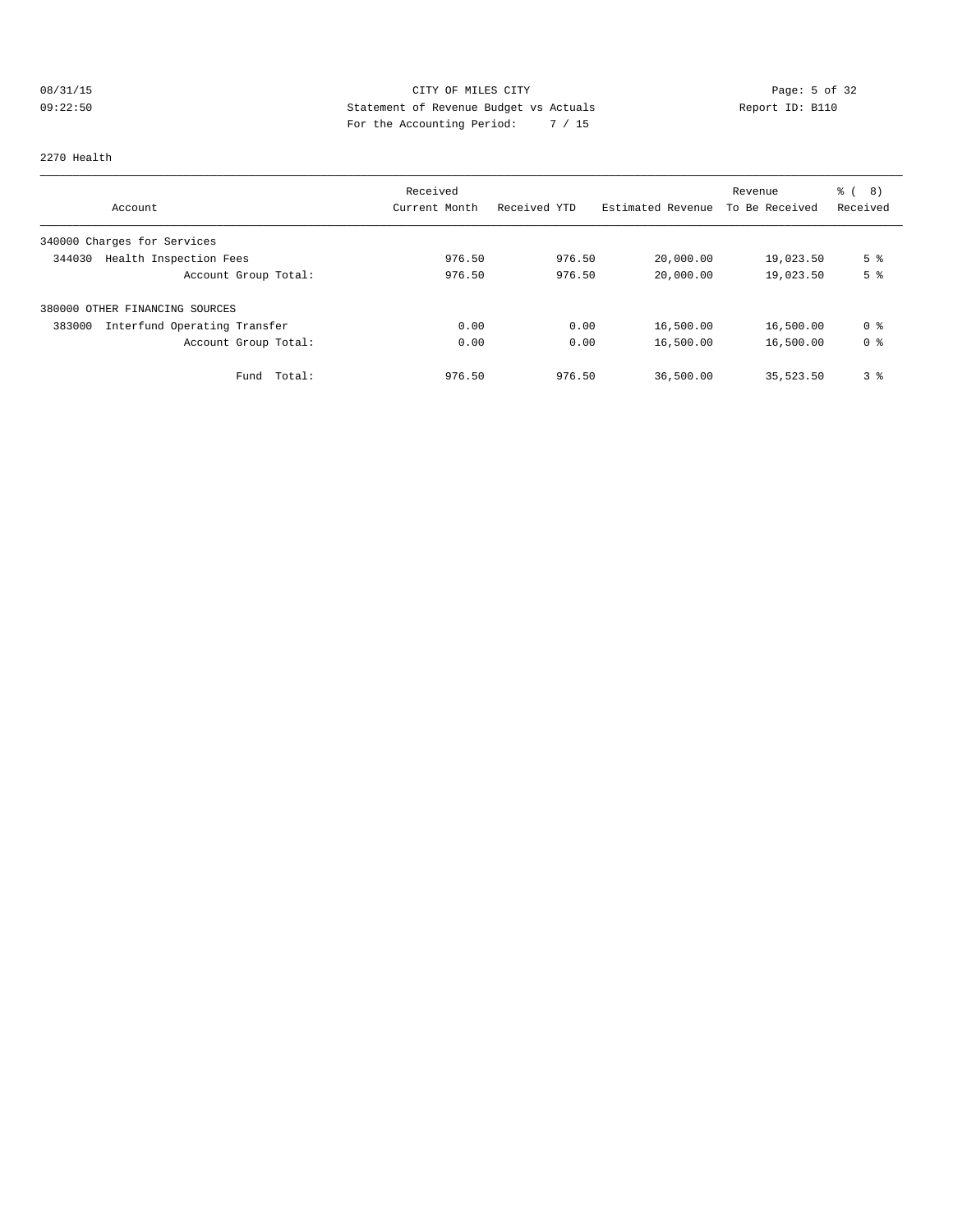#### 08/31/15 CITY OF MILES CITY Page: 6 of 32 09:22:50 Statement of Revenue Budget vs Actuals Report ID: B110 For the Accounting Period: 7 / 15

2350 Local Government/Study Commission

|              | Account                 |             | Received<br>Current Month | Received YTD | Estimated Revenue | Revenue<br>To Be Received | <sub>රී</sub> ( 8 )<br>Received |
|--------------|-------------------------|-------------|---------------------------|--------------|-------------------|---------------------------|---------------------------------|
| 310000 TAXES |                         |             |                           |              |                   |                           |                                 |
| 311010       | Real Property Taxes     |             | 64.02                     | 64.02        | 11,739.00         | 11,674.98                 | 1 <sup>8</sup>                  |
| 311020       | Personal Property Taxes |             | 4.18                      | 4.18         | 0.00              | $-4.18$                   | $***$ %                         |
|              | Account Group Total:    |             | 68.20                     | 68.20        | 11,739.00         | 11,670.80                 | 1 <sup>°</sup>                  |
|              |                         | Fund Total: | 68.20                     | 68.20        | 11,739.00         | 11,670.80                 | 1 <sup>8</sup>                  |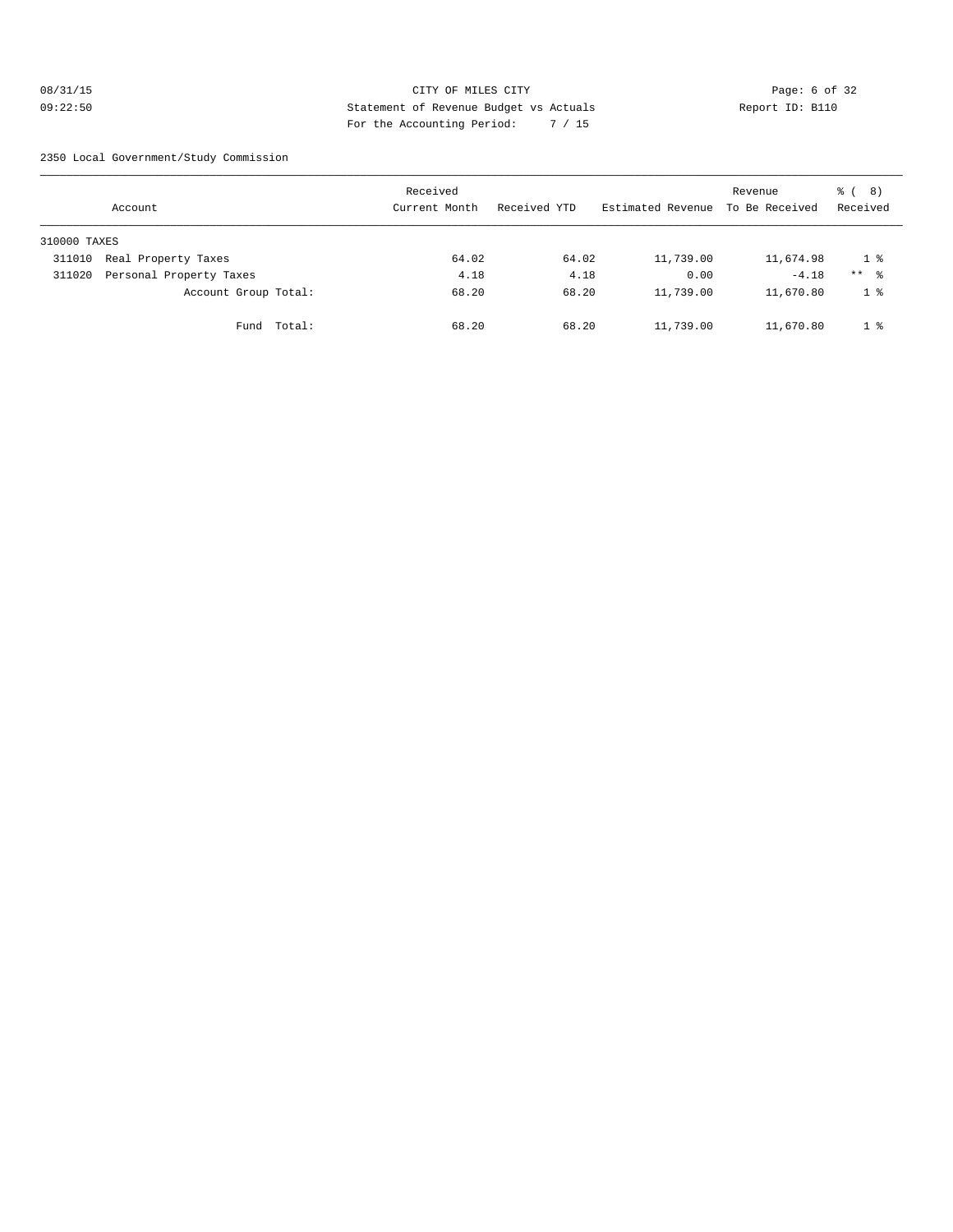# 08/31/15 CITY OF MILES CITY Page: 7 of 32 09:22:50 Statement of Revenue Budget vs Actuals Report ID: B110 For the Accounting Period: 7 / 15

2372 Permissive Medical Levy

|              | Account                                | Received<br>Current Month | Received YTD | Estimated Revenue | Revenue<br>To Be Received | ී ( 8 )<br>Received |
|--------------|----------------------------------------|---------------------------|--------------|-------------------|---------------------------|---------------------|
| 310000 TAXES |                                        |                           |              |                   |                           |                     |
| 311010       | Real Property Taxes                    | 1,528.00                  | 1,528.00     | 161,539.00        | 160,011.00                | $1 \degree$         |
| 311020       | Personal Property Taxes                | 97.57                     | 97.57        | 5,272.00          | 5, 174.43                 | 2 <sup>8</sup>      |
| 312000       | Penalty & Interest on Delinquent Taxes | 23.99                     | 23.99        | 0.00              | $-23.99$                  | $***$ $\approx$     |
|              | Account Group Total:                   | 1,649.56                  | 1,649.56     | 166,811.00        | 165, 161.44               | 1 <sup>8</sup>      |
|              | Total:<br>Fund                         | 1,649.56                  | 1,649.56     | 166,811.00        | 165, 161.44               | $1 \degree$         |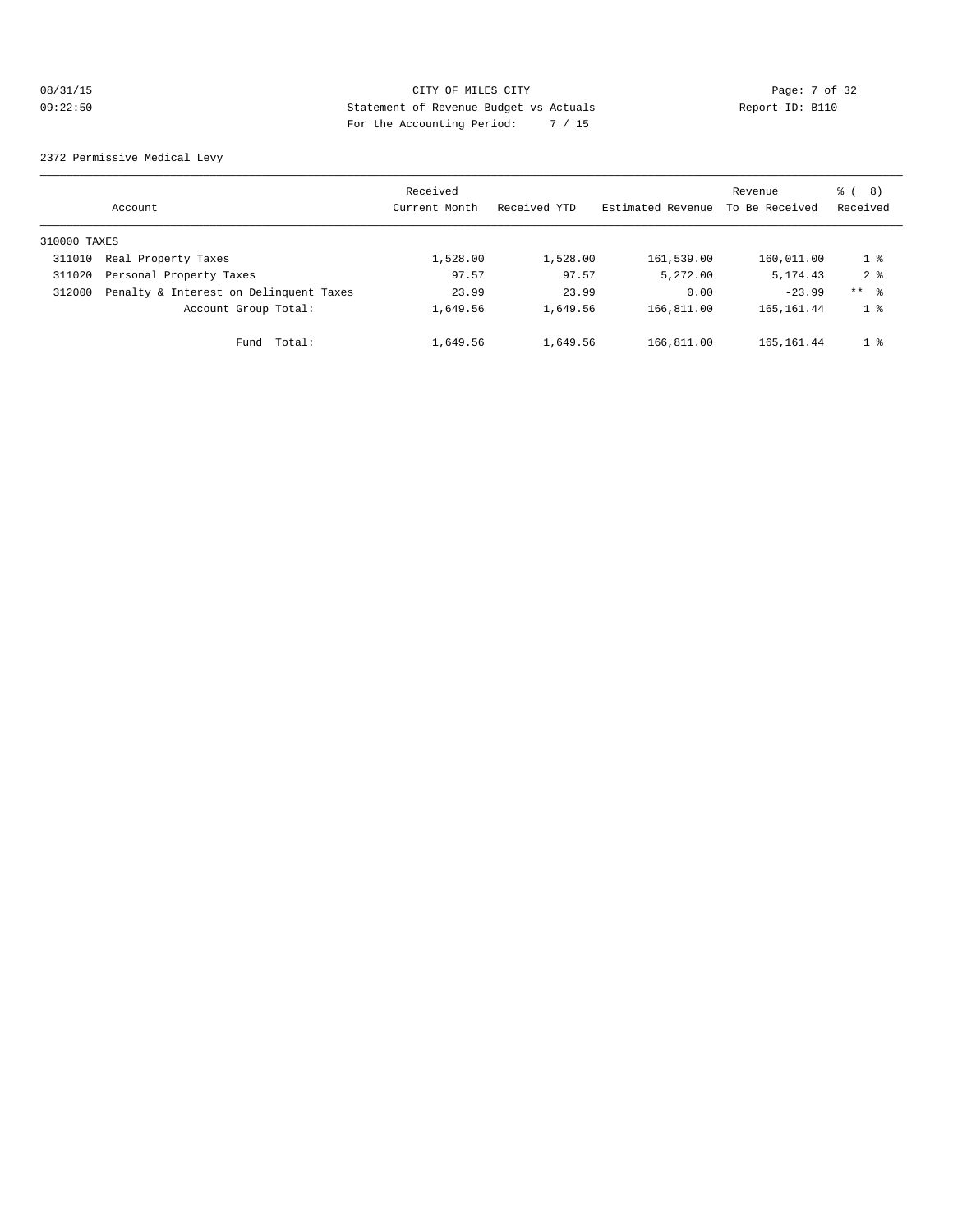# 08/31/15 CITY OF MILES CITY CHES CITY Page: 8 of 32<br>09:22:50 Statement of Revenue Budget vs Actuals Report ID: B110 09:22:50 Statement of Revenue Budget vs Actuals Report ID: B110 For the Accounting Period: 7 / 15

#### 2394 BUILDING CODE ENFORCEMENT

| Account                              | Received<br>Current Month | Received YTD | Estimated Revenue | Revenue<br>To Be Received | <sub>රී</sub> ( 8 )<br>Received |
|--------------------------------------|---------------------------|--------------|-------------------|---------------------------|---------------------------------|
| 320000 LICENSES AND PERMITS          |                           |              |                   |                           |                                 |
| Building & Related Permits<br>323010 | 7,895.45                  | 7,895.45     | 75,000.00         | 67,104.55                 | $11$ %                          |
| Account Group Total:                 | 7,895.45                  | 7,895.45     | 75,000.00         | 67,104.55                 | 11 <sup>8</sup>                 |
| Total:<br>Fund                       | 7,895.45                  | 7,895.45     | 75,000.00         | 67,104.55                 | $11$ %                          |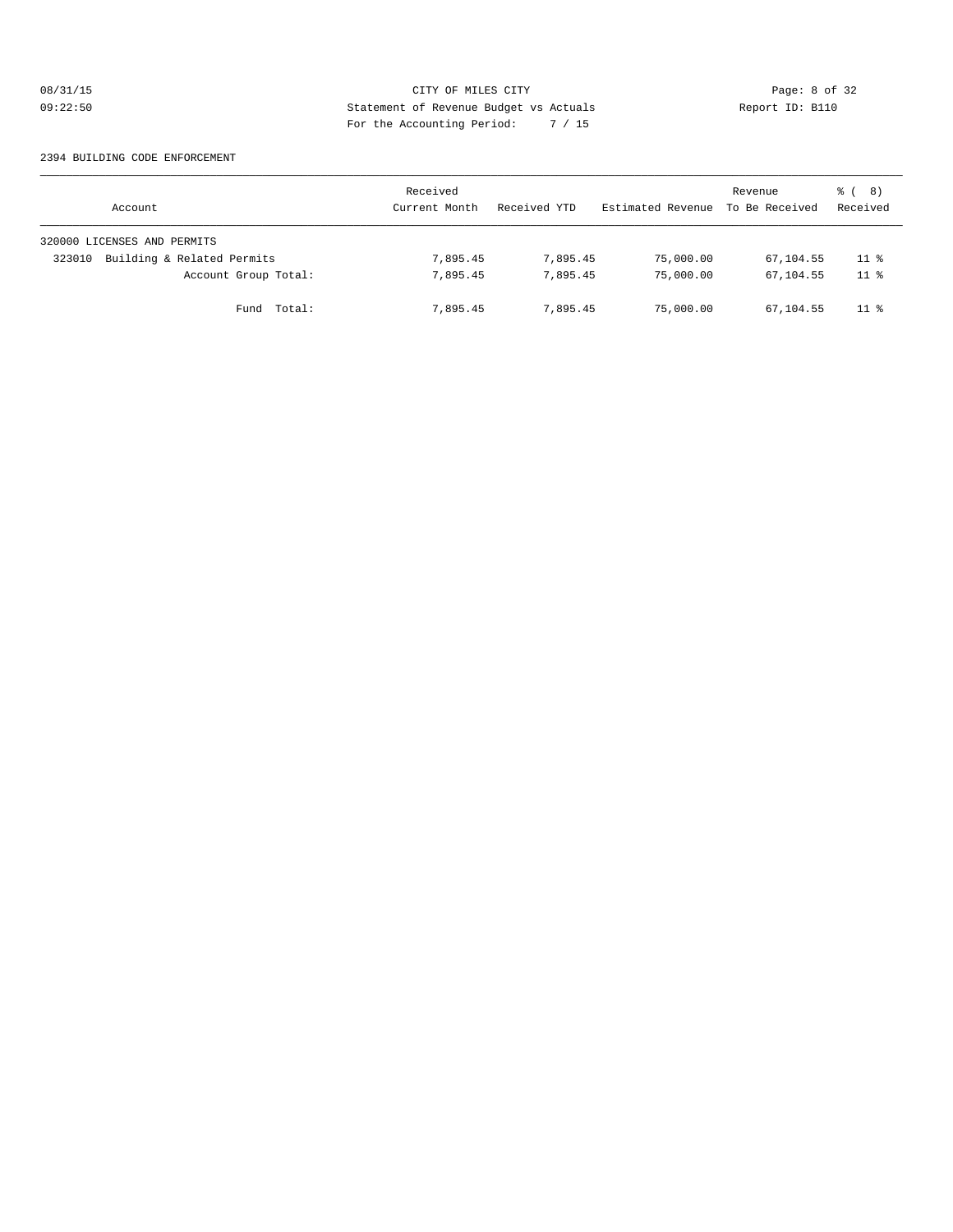# 08/31/15 Page: 9 of 32 09:22:50 Statement of Revenue Budget vs Actuals Report ID: B110 For the Accounting Period: 7 / 15

2400 LTG M D#165-(Gen City)

|        | Account                                  | Received<br>Current Month | Received YTD | Estimated Revenue | Revenue<br>To Be Received | $\approx$ (<br>8)<br>Received |
|--------|------------------------------------------|---------------------------|--------------|-------------------|---------------------------|-------------------------------|
|        |                                          |                           |              |                   |                           |                               |
|        | 360000 MISCELLANEOUS REVENUE             |                           |              |                   |                           |                               |
| 363010 | Maintenance Assessments                  | 2,287.06                  | 2,287.06     | 168,599.00        | 166, 311.94               | 1 <sup>8</sup>                |
| 363040 | Penalty & Interest on Deling Assessments | 123.26                    | 123.26       | 500.00            | 376.74                    | $25$ $%$                      |
|        | Account Group Total:                     | 2,410.32                  | 2,410.32     | 169,099.00        | 166,688.68                | 1 <sup>8</sup>                |
|        | 370000 INVESTMENT EARNINGS               |                           |              |                   |                           |                               |
| 371010 | Investment Earnings                      | 0.00                      | 0.00         | 100.00            | 100.00                    | 0 %                           |
|        | Account Group Total:                     | 0.00                      | 0.00         | 100.00            | 100.00                    | 0 <sup>8</sup>                |
|        | Total:<br>Fund                           | 2,410.32                  | 2,410.32     | 169,199.00        | 166,788.68                | 1 <sup>8</sup>                |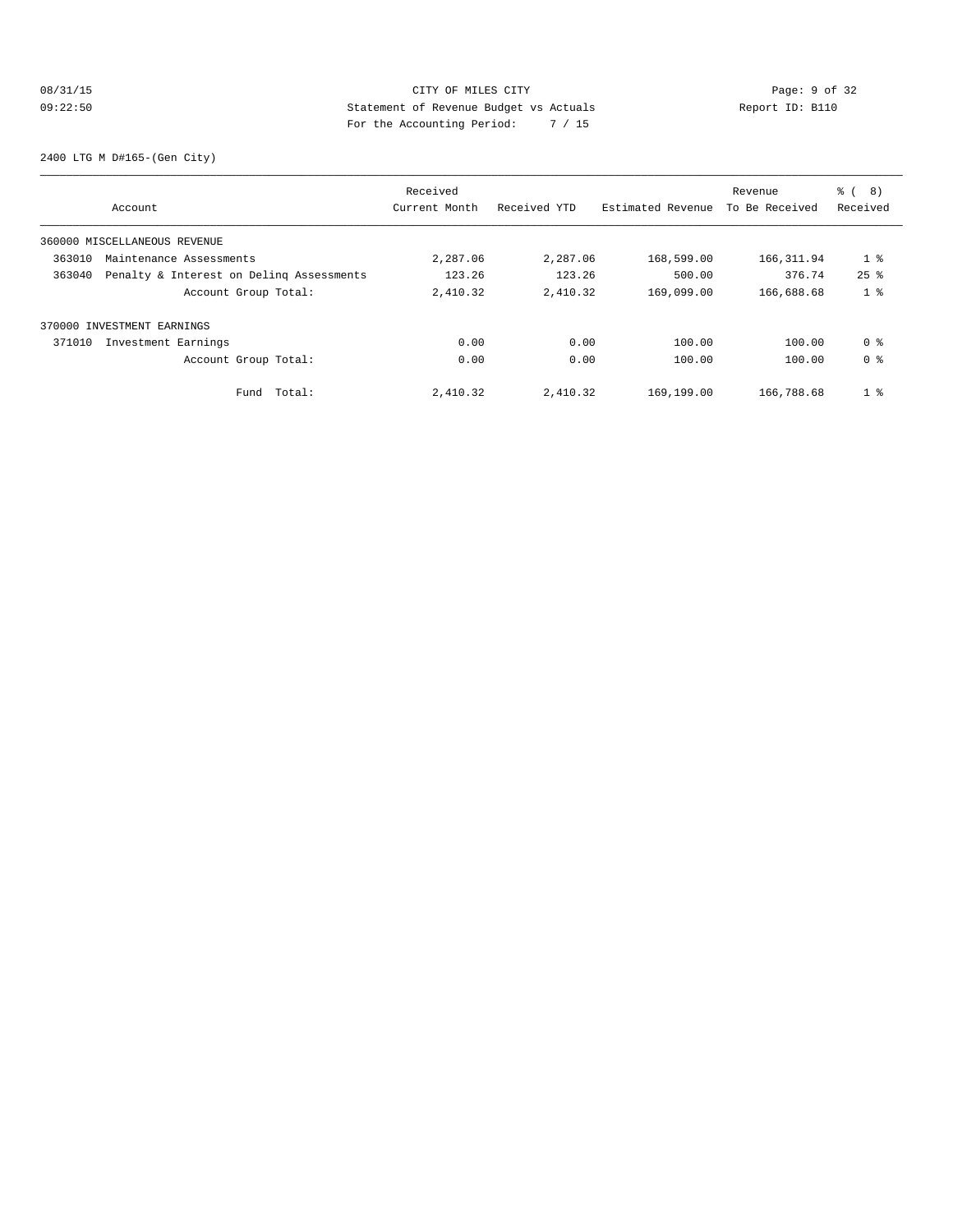# 08/31/15 Page: 10 of 32 09:22:50 Statement of Revenue Budget vs Actuals Report ID: B110 For the Accounting Period: 7 / 15

2420 LTG M D#167-(MilesAddn Etc)

|        | Account                                  | Received<br>Current Month | Received YTD | Estimated Revenue | Revenue<br>To Be Received | <sub>රී</sub> ( 8 )<br>Received |
|--------|------------------------------------------|---------------------------|--------------|-------------------|---------------------------|---------------------------------|
|        | 360000 MISCELLANEOUS REVENUE             |                           |              |                   |                           |                                 |
| 363010 | Maintenance Assessments                  | 543.75                    | 543.75       | 31,557.00         | 31,013.25                 | $2 \text{ }^{\circ}$            |
| 363040 | Penalty & Interest on Deling Assessments | 36.88                     | 36.88        | 100.00            | 63.12                     | 378                             |
|        | Account Group Total:                     | 580.63                    | 580.63       | 31,657.00         | 31,076.37                 | 2 <sup>8</sup>                  |
|        | Fund Total:                              | 580.63                    | 580.63       | 31,657.00         | 31,076.37                 | 2 <sub>8</sub>                  |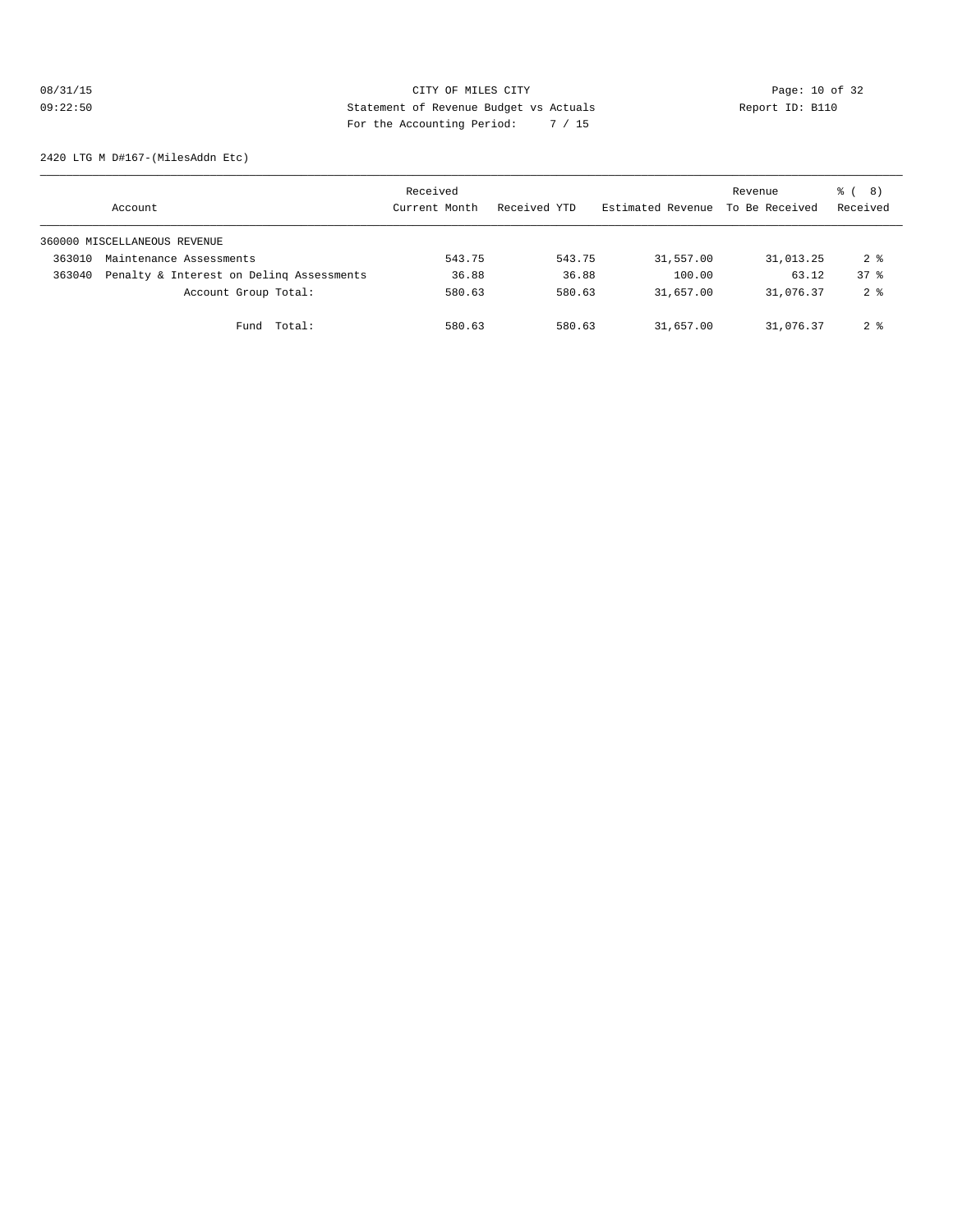# 08/31/15 CITY OF MILES CITY<br>
09:22:50 Page: 11 of 32<br>
Statement of Revenue Budget vs Actuals<br>
Page: 11 of 32<br>
Page: the Accounting Banical and Carlies (15 09:22:50 Statement of Revenue Budget vs Actuals Report ID: B110 For the Accounting Period: 7 / 15

2430 LTG M D#171-(Balsam Est)

| Account                           | Received<br>Current Month | Received YTD | Estimated Revenue To Be Received | Revenue  | ී ( 8 )<br>Received |
|-----------------------------------|---------------------------|--------------|----------------------------------|----------|---------------------|
| 360000 MISCELLANEOUS REVENUE      |                           |              |                                  |          |                     |
| Maintenance Assessments<br>363010 | 0.00                      | 0.00         | 4,267.00                         | 4,267.00 | 0 %                 |
| Account Group Total:              | 0.00                      | 0.00         | 4,267.00                         | 4,267.00 | 0 <sup>8</sup>      |
| Fund Total:                       | 0.00                      | 0.00         | 4,267.00                         | 4,267.00 | 0 %                 |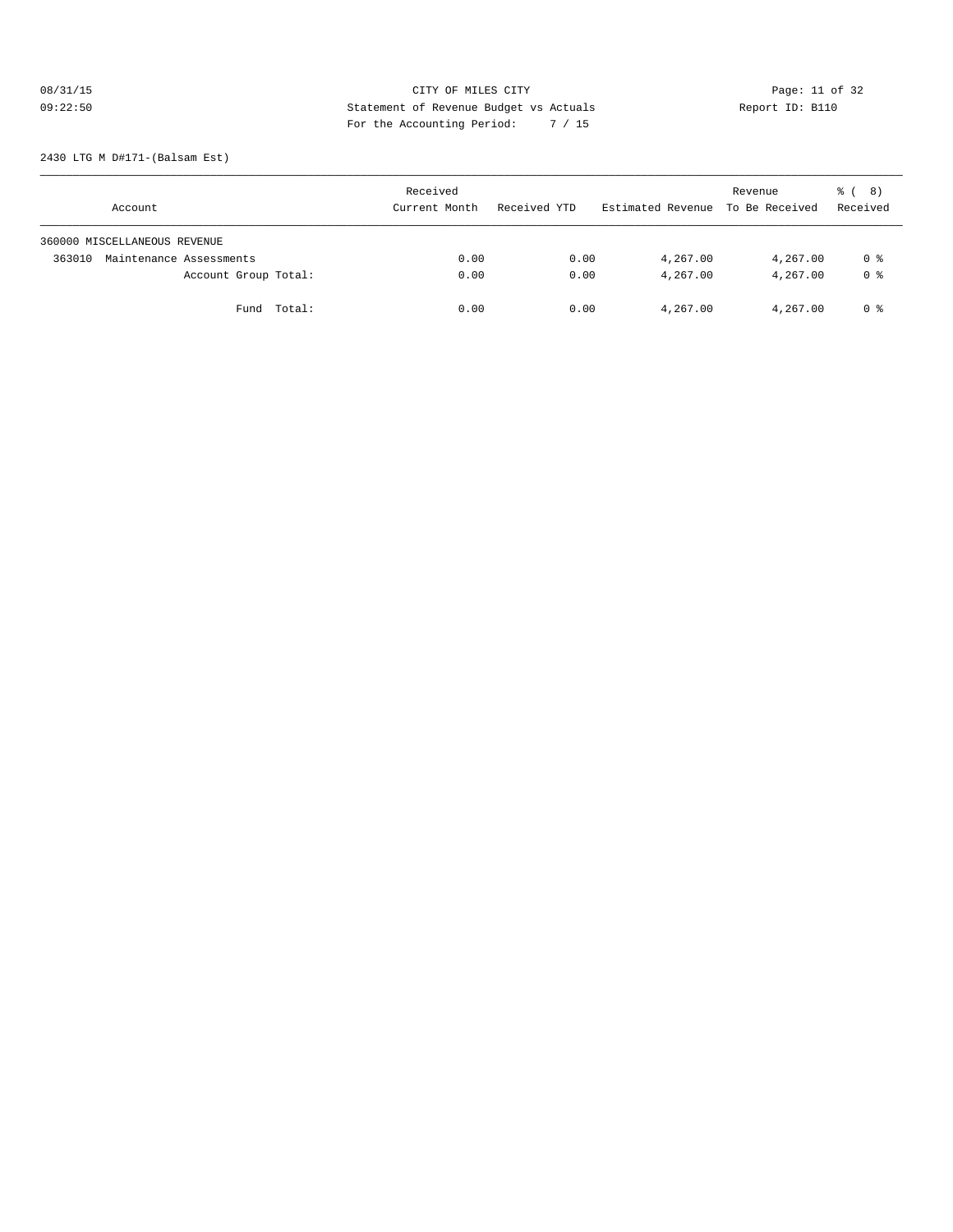# 08/31/15 Page: 12 of 32 09:22:50 Statement of Revenue Budget vs Actuals Report ID: B110 For the Accounting Period: 7 / 15

2440 LTG M D#172-(Main Str)

|                                                    | Received      |              |                   | Revenue        | $\approx$ (<br>8) |
|----------------------------------------------------|---------------|--------------|-------------------|----------------|-------------------|
| Account                                            | Current Month | Received YTD | Estimated Revenue | To Be Received | Received          |
| 360000 MISCELLANEOUS REVENUE                       |               |              |                   |                |                   |
| 363010<br>Maintenance Assessments                  | 0.00          | 0.00         | 17,482.00         | 17,482.00      | 0 <sub>8</sub>    |
| Penalty & Interest on Deling Assessments<br>363040 | 0.00          | 0.00         | 100.00            | 100.00         | 0 <sup>8</sup>    |
| Account Group Total:                               | 0.00          | 0.00         | 17,582.00         | 17,582.00      | 0 <sub>8</sub>    |
| 370000 INVESTMENT EARNINGS                         |               |              |                   |                |                   |
| 371010<br>Investment Earnings                      | 0.00          | 0.00         | 50.00             | 50.00          | 0 <sup>8</sup>    |
| Account Group Total:                               | 0.00          | 0.00         | 50.00             | 50.00          | 0 <sup>8</sup>    |
| Total:<br>Fund                                     | 0.00          | 0.00         | 17,632.00         | 17,632.00      | 0 <sup>8</sup>    |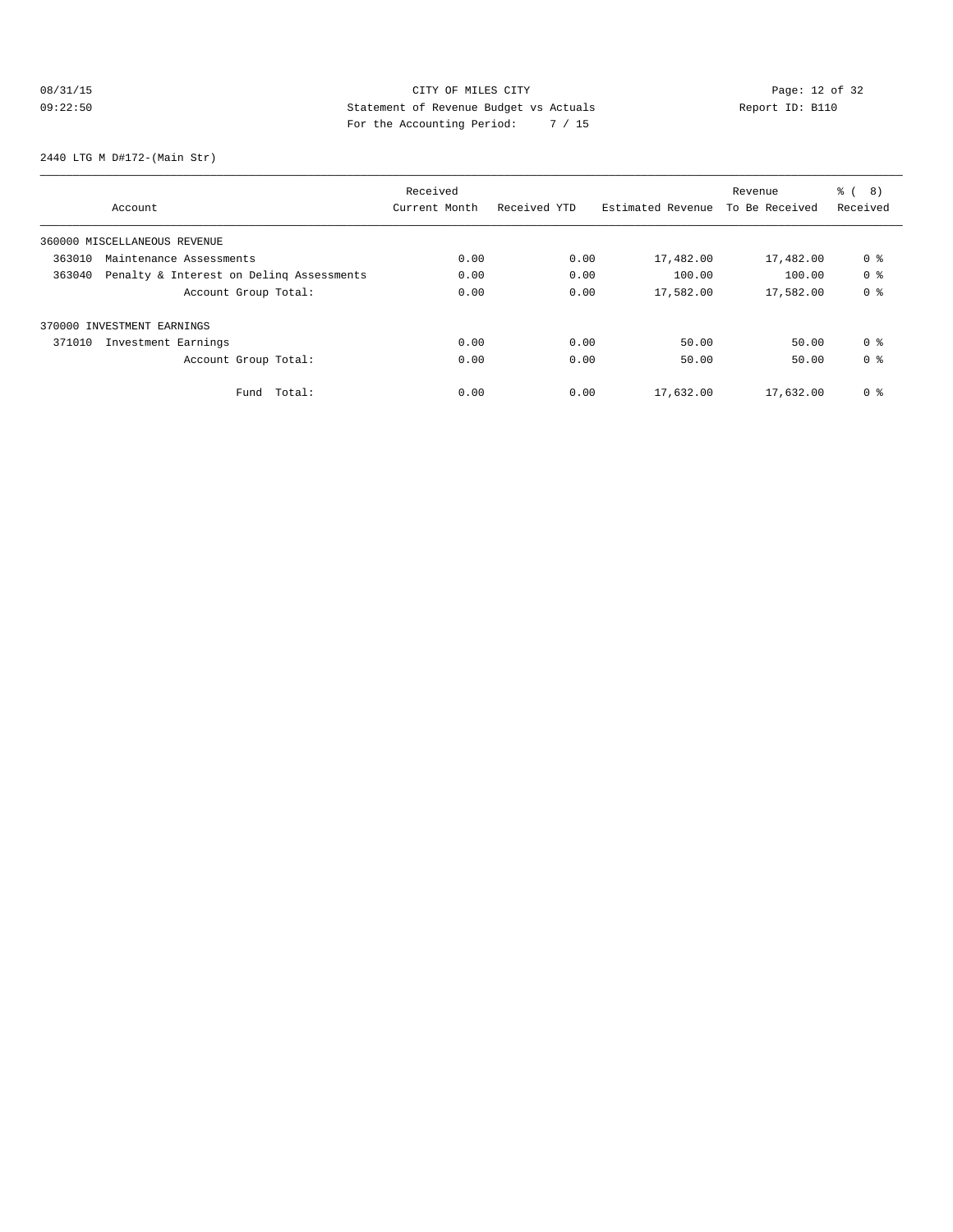# 08/31/15 Page: 13 of 32 09:22:50 Statement of Revenue Budget vs Actuals Report ID: B110 For the Accounting Period: 7 / 15

2450 LTG M D#195-(SG-Trico)

|        | Account                                  | Received<br>Current Month | Received YTD | Estimated Revenue | Revenue<br>To Be Received | <sub>රී</sub> ( 8 )<br>Received |
|--------|------------------------------------------|---------------------------|--------------|-------------------|---------------------------|---------------------------------|
|        | 360000 MISCELLANEOUS REVENUE             |                           |              |                   |                           |                                 |
| 363010 | Maintenance Assessments                  | 36.57                     | 36.57        | 5,319.00          | 5,282.43                  | 1 %                             |
| 363040 | Penalty & Interest on Deling Assessments | 1.64                      | 1.64         | 0.00              | $-1.64$                   | $***$ $\frac{6}{5}$             |
|        | Account Group Total:                     | 38.21                     | 38.21        | 5,319.00          | 5,280.79                  | 1 <sup>8</sup>                  |
|        | Total:<br>Fund                           | 38.21                     | 38.21        | 5,319.00          | 5,280.79                  | 1 <sup>8</sup>                  |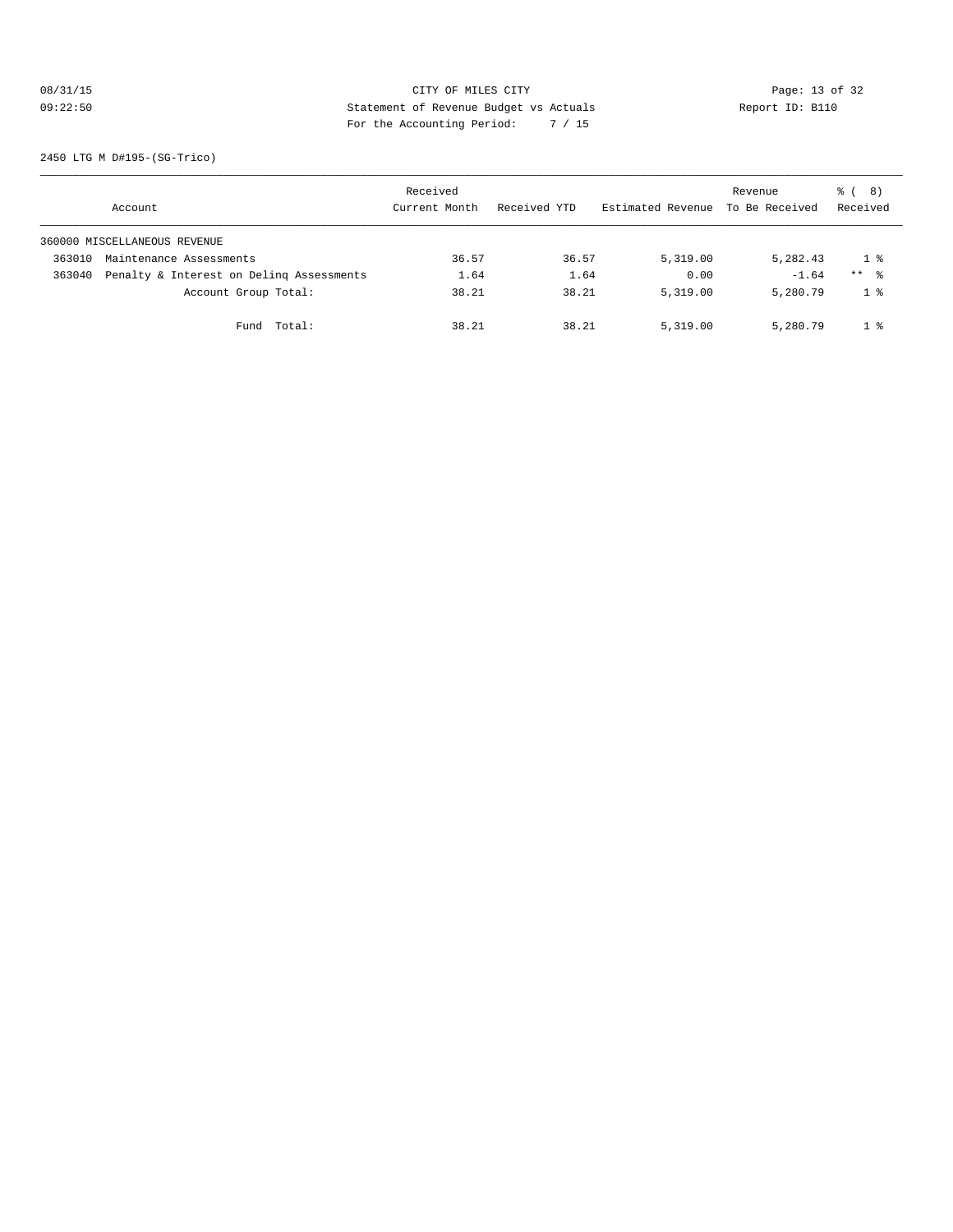# 08/31/15 Page: 14 of 32 09:22:50 Statement of Revenue Budget vs Actuals Report ID: B110 For the Accounting Period: 7 / 15

2470 LTG M D#202-(SG-MDU&NV)

|        | Account                                  | Received<br>Current Month | Received YTD | Estimated Revenue | Revenue<br>To Be Received | <sub>රී</sub> ( 8 )<br>Received |
|--------|------------------------------------------|---------------------------|--------------|-------------------|---------------------------|---------------------------------|
|        | 360000 MISCELLANEOUS REVENUE             |                           |              |                   |                           |                                 |
| 363010 | Maintenance Assessments                  | 29.39                     | 29.39        | 7,614.00          | 7,584.61                  | 0 %                             |
| 363040 | Penalty & Interest on Deling Assessments | 1.32                      | 1.32         | 10.00             | 8.68                      | $13*$                           |
|        | Account Group Total:                     | 30.71                     | 30.71        | 7,624.00          | 7.593.29                  | 0 %                             |
|        | Fund Total:                              | 30.71                     | 30.71        | 7,624.00          | 7,593.29                  | 0 %                             |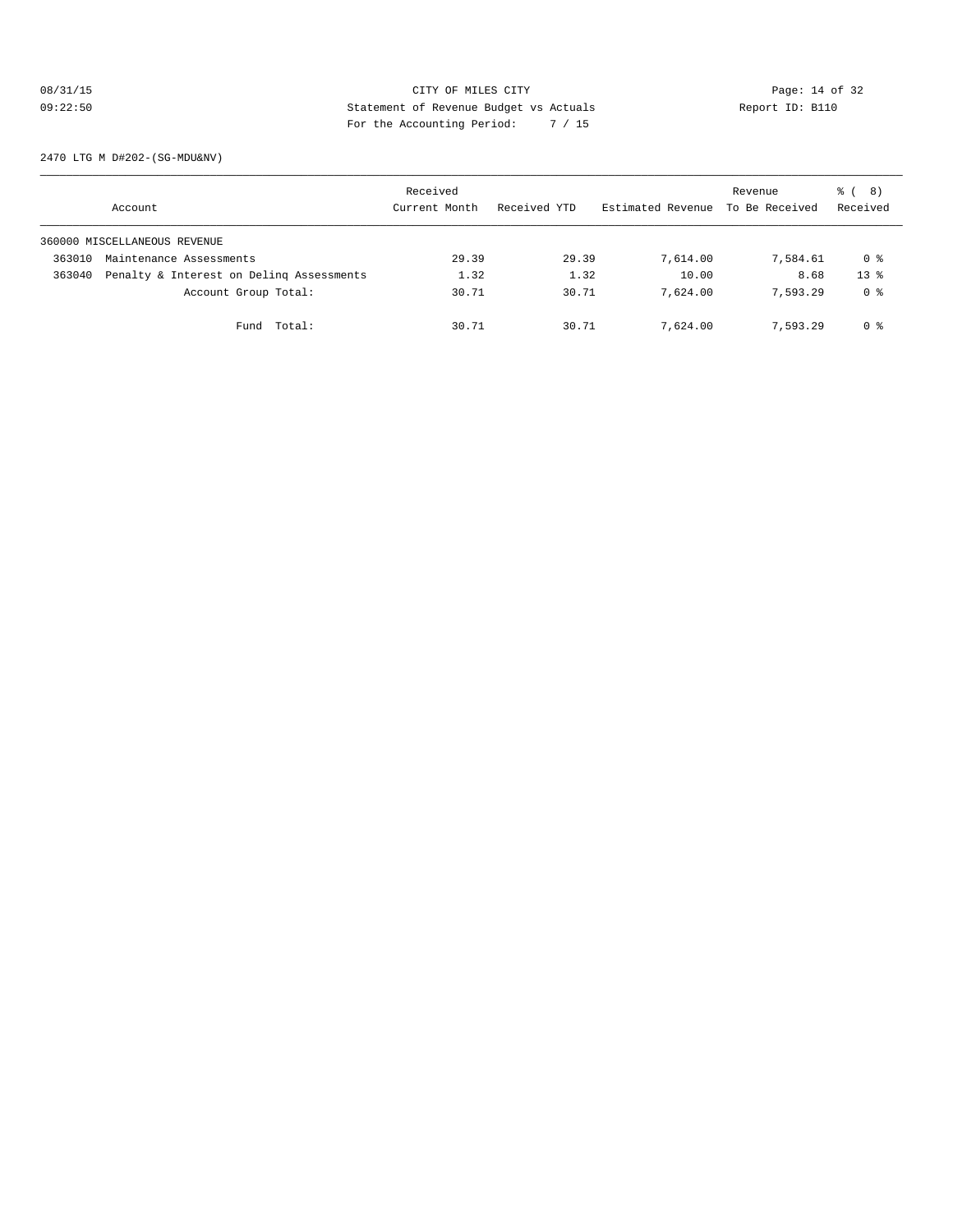# 08/31/15 Page: 15 of 32 09:22:50 Statement of Revenue Budget vs Actuals Report ID: B110 For the Accounting Period: 7 / 15

2480 LTG M M#173-(Milestown Estates)

|        | Account                                  | Received<br>Current Month | Received YTD | Estimated Revenue | Revenue<br>To Be Received | <sub>රී</sub> ( 8 )<br>Received |
|--------|------------------------------------------|---------------------------|--------------|-------------------|---------------------------|---------------------------------|
|        | 360000 MISCELLANEOUS REVENUE             |                           |              |                   |                           |                                 |
| 363010 | Maintenance Assessments                  | 116.16                    | 116.16       | 1,701.00          | 1,584.84                  | 7 %                             |
| 363040 | Penalty & Interest on Deling Assessments | 5.22                      | 5.22         | 0.00              | $-5.22$                   | $***$ $\frac{6}{3}$             |
|        | Account Group Total:                     | 121.38                    | 121.38       | 1,701.00          | 1,579.62                  | 7 %                             |
|        | Total:<br>Fund                           | 121.38                    | 121.38       | 1,701.00          | 1,579.62                  | 7 %                             |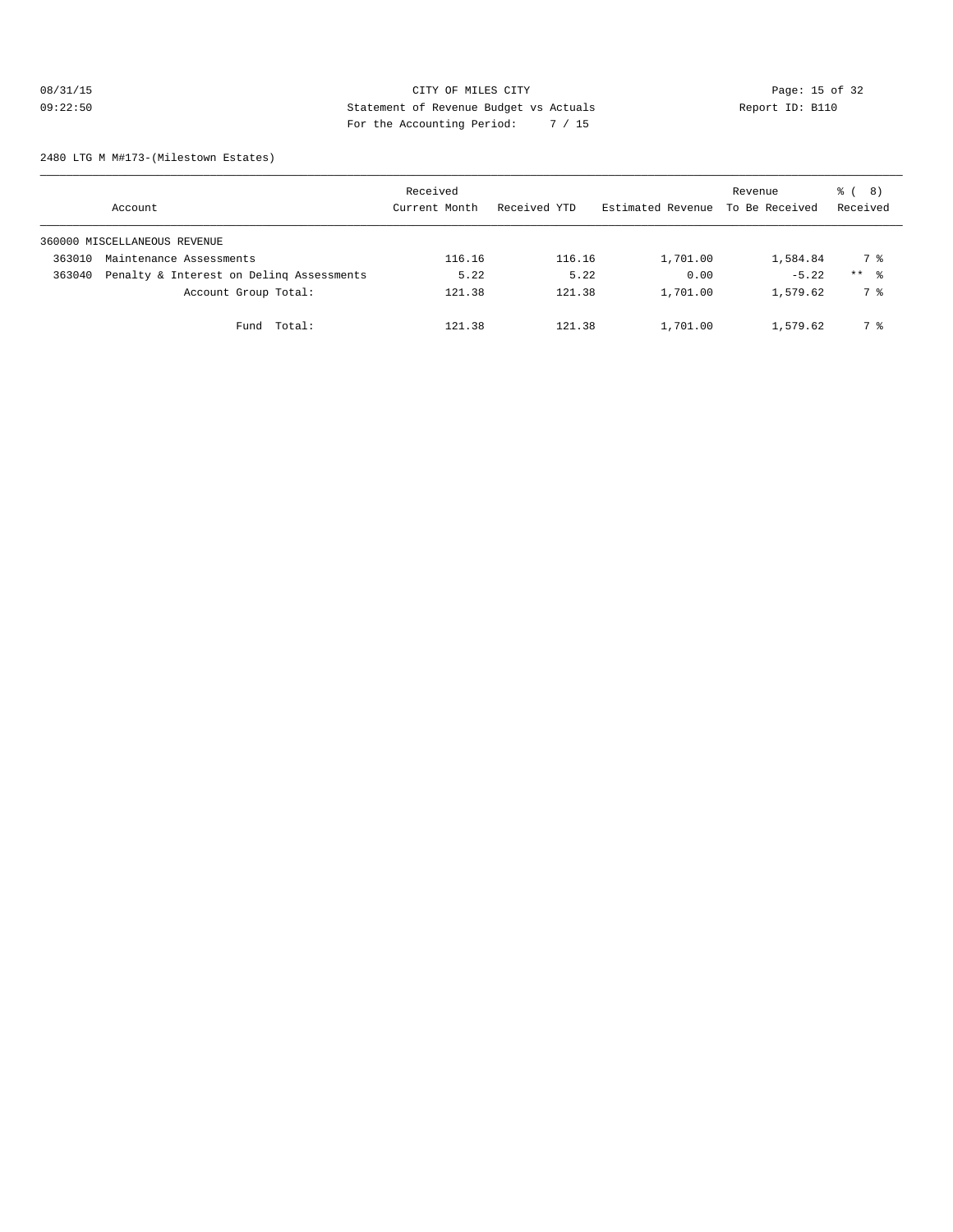# 08/31/15 Page: 16 of 32 09:22:50 Statement of Revenue Budget vs Actuals  $\sum_{n=1}^{\infty}$  Report ID: B110 For the Accounting Period: 7 / 15

2510 STR MAINT DIST #204

|        |                                          | Received      |              |                   | Revenue        | ී (<br>8)      |
|--------|------------------------------------------|---------------|--------------|-------------------|----------------|----------------|
|        | Account                                  | Current Month | Received YTD | Estimated Revenue | To Be Received | Received       |
|        | 360000 MISCELLANEOUS REVENUE             |               |              |                   |                |                |
| 362020 | MISC REVENUE                             | 0.00          | 0.00         | 59,703.00         | 59,703.00      | 0 <sup>8</sup> |
| 363010 | Maintenance Assessments                  | 10,749.51     | 10,749.51    | 1,020,036.00      | 1,009,286.49   | 1 <sup>8</sup> |
| 363040 | Penalty & Interest on Deling Assessments | 589.31        | 589.31       | 1,000.00          | 410.69         | 59 %           |
|        | Account Group Total:                     | 11,338.82     | 11,338.82    | 1,080,739.00      | 1,069,400.18   | 1 <sup>°</sup> |
|        | 370000 INVESTMENT EARNINGS               |               |              |                   |                |                |
| 371010 | Investment Earnings                      | 0.00          | 0.00         | 400.00            | 400.00         | 0 <sup>8</sup> |
|        | Account Group Total:                     | 0.00          | 0.00         | 400.00            | 400.00         | 0 <sup>8</sup> |
|        | 380000 OTHER FINANCING SOURCES           |               |              |                   |                |                |
| 383000 | Interfund Operating Transfer             | 0.00          | 0.00         | 90,327.00         | 90,327.00      | 0 <sup>8</sup> |
|        | Account Group Total:                     | 0.00          | 0.00         | 90,327.00         | 90,327.00      | 0 <sup>8</sup> |
|        | Fund Total:                              | 11,338.82     | 11,338.82    | 1,171,466.00      | 1,160,127.18   | 1 <sup>°</sup> |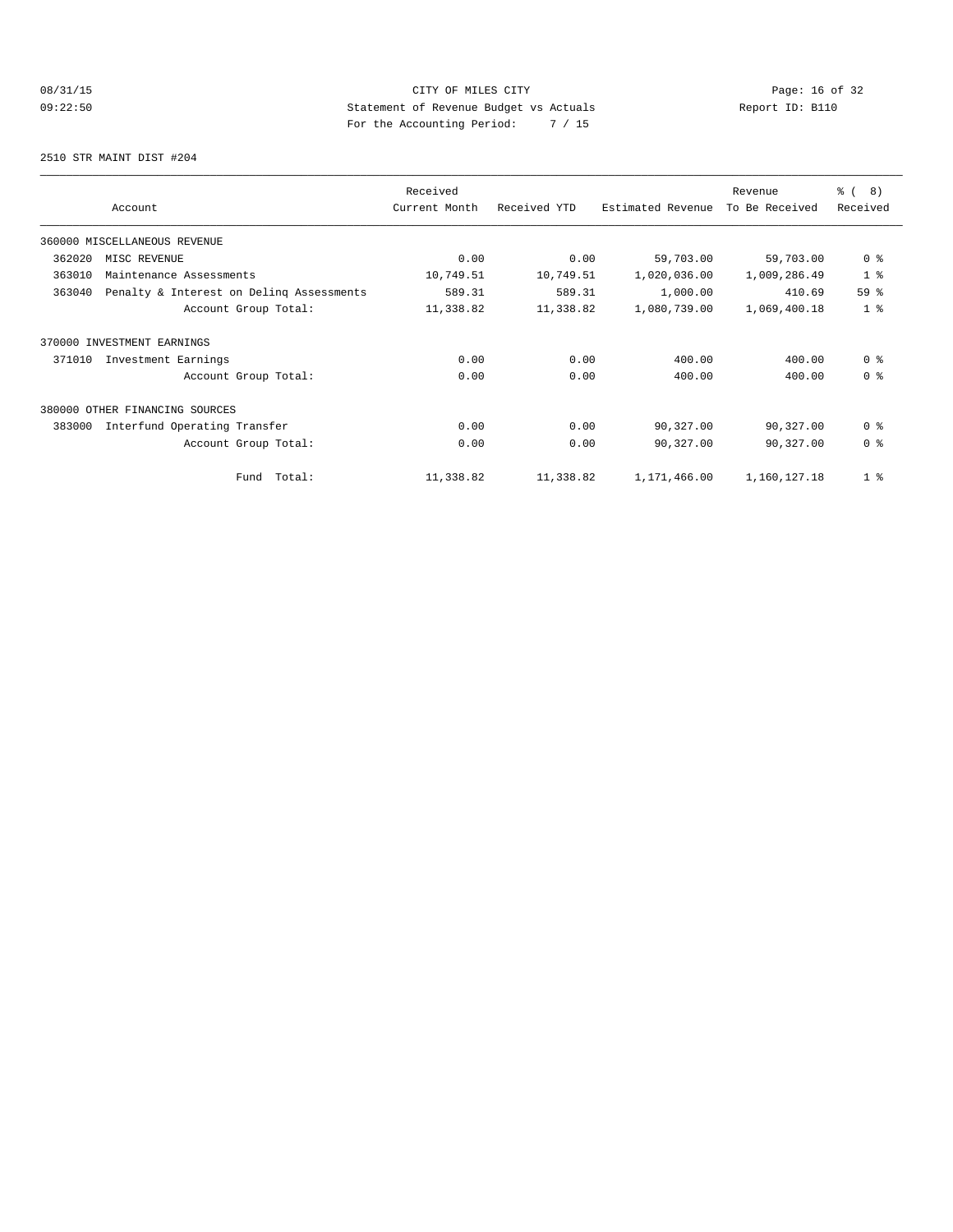# 08/31/15 Page: 17 of 32 09:22:50 Statement of Revenue Budget vs Actuals Report ID: B110 For the Accounting Period: 7 / 15

2520 STR MAINT DIST #205

| Account                                            | Received<br>Current Month | Received YTD | Estimated Revenue | Revenue<br>To Be Received | $\frac{6}{6}$ ( 8)<br>Received |
|----------------------------------------------------|---------------------------|--------------|-------------------|---------------------------|--------------------------------|
| 330000 INTERGOVERNMENTAL REVENUES                  |                           |              |                   |                           |                                |
| CTEP-SRTS- Safe route to school<br>334001          | 0.00                      | 0.00         | 315,010.00        | 315,010.00                | 0 <sup>8</sup>                 |
| Account Group Total:                               | 0.00                      | 0.00         | 315,010.00        | 315,010.00                | 0 <sup>8</sup>                 |
| 360000 MISCELLANEOUS REVENUE                       |                           |              |                   |                           |                                |
| 363010<br>Maintenance Assessments                  | 4,408.13                  | 4,408.13     | 242,476.00        | 238,067.87                | 2 <sub>8</sub>                 |
| 363040<br>Penalty & Interest on Deling Assessments | 261.18                    | 261.18       | 1,000.00          | 738.82                    | 26%                            |
| Account Group Total:                               | 4,669.31                  | 4,669.31     | 243, 476.00       | 238,806.69                | 2 <sup>8</sup>                 |
| 370000 INVESTMENT EARNINGS                         |                           |              |                   |                           |                                |
| 371010<br>Investment Earnings                      | 0.00                      | 0.00         | 400.00            | 400.00                    | 0 <sup>8</sup>                 |
| Account Group Total:                               | 0.00                      | 0.00         | 400.00            | 400.00                    | 0 <sup>8</sup>                 |
| 380000 OTHER FINANCING SOURCES                     |                           |              |                   |                           |                                |
| Interfund Operating Transfer<br>383000             | 0.00                      | 0.00         | 90,327.00         | 90,327.00                 | 0 <sup>8</sup>                 |
| Account Group Total:                               | 0.00                      | 0.00         | 90,327.00         | 90,327.00                 | $0 \text{ }$ $\text{ }$        |
| Fund Total:                                        | 4,669.31                  | 4,669.31     | 649, 213.00       | 644, 543.69               | 1 <sup>8</sup>                 |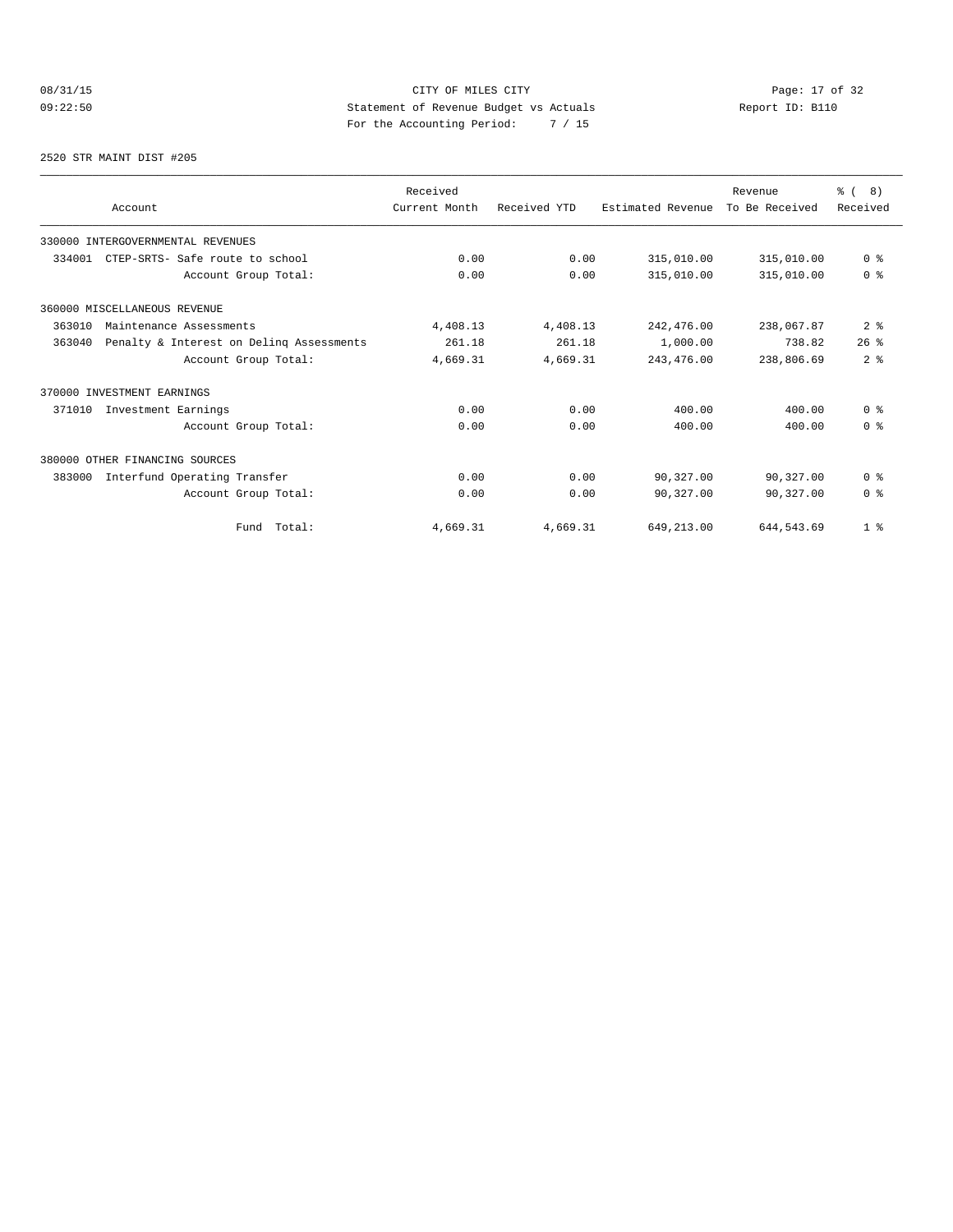# 08/31/15 **Page: 18 of 32** CITY OF MILES CITY **CITY Page: 18 of 32** 09:22:50 Statement of Revenue Budget vs Actuals Report ID: B110 For the Accounting Period: 7 / 15

#### 2540 STR MAINT DIST#207-(MILESTOWN ESTATES)

|        | Account                                  | Received<br>Current Month | Received YTD | Estimated Revenue | Revenue<br>To Be Received | <sub>රී</sub> ( 8 )<br>Received |
|--------|------------------------------------------|---------------------------|--------------|-------------------|---------------------------|---------------------------------|
|        | 360000 MISCELLANEOUS REVENUE             |                           |              |                   |                           |                                 |
| 363010 | Maintenance Assessments                  | 280.85                    | 280.85       | 6,464.00          | 6,183.15                  | $4\degree$                      |
| 363040 | Penalty & Interest on Deling Assessments | 12.61                     | 12.61        | 0.00              | $-12.61$                  | $***$ $\frac{6}{6}$             |
|        | Account Group Total:                     | 293.46                    | 293.46       | 6,464.00          | 6,170.54                  | 5 <sup>8</sup>                  |
|        | Fund Total:                              | 293.46                    | 293.46       | 6,464.00          | 6,170.54                  | 5 %                             |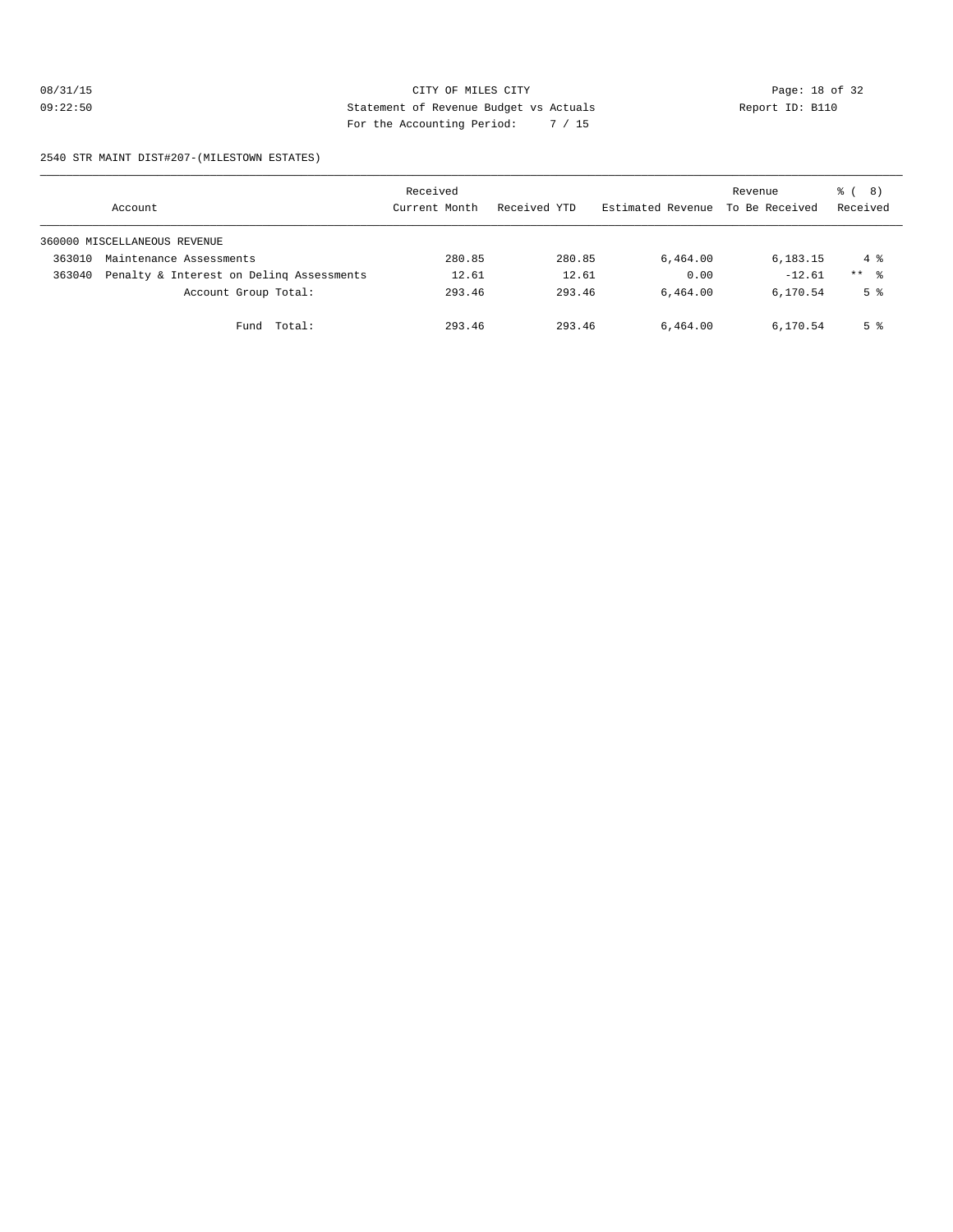# 08/31/15 **Page: 19 of 32** CITY OF MILES CITY **CITY Page: 19 of 32** 09:22:50 Statement of Revenue Budget vs Actuals Report ID: B110 For the Accounting Period: 7 / 15

#### 2701 Fire Grants

| Account                      | Received<br>Current Month | Received YTD | Estimated Revenue | Revenue<br>To Be Received | 8)<br>ී (<br>Received |
|------------------------------|---------------------------|--------------|-------------------|---------------------------|-----------------------|
| 360000 MISCELLANEOUS REVENUE |                           |              |                   |                           |                       |
| 365040<br>DONATIONS-FIRE/AMB | 0.00                      | 0.00         | 1,000.00          | 1,000.00                  | 0 %                   |
| Account Group Total:         | 0.00                      | 0.00         | 1,000.00          | 1,000.00                  | 0 <sup>8</sup>        |
| Fund Total:                  | 0.00                      | 0.00         | 1,000.00          | 1,000.00                  | 0 %                   |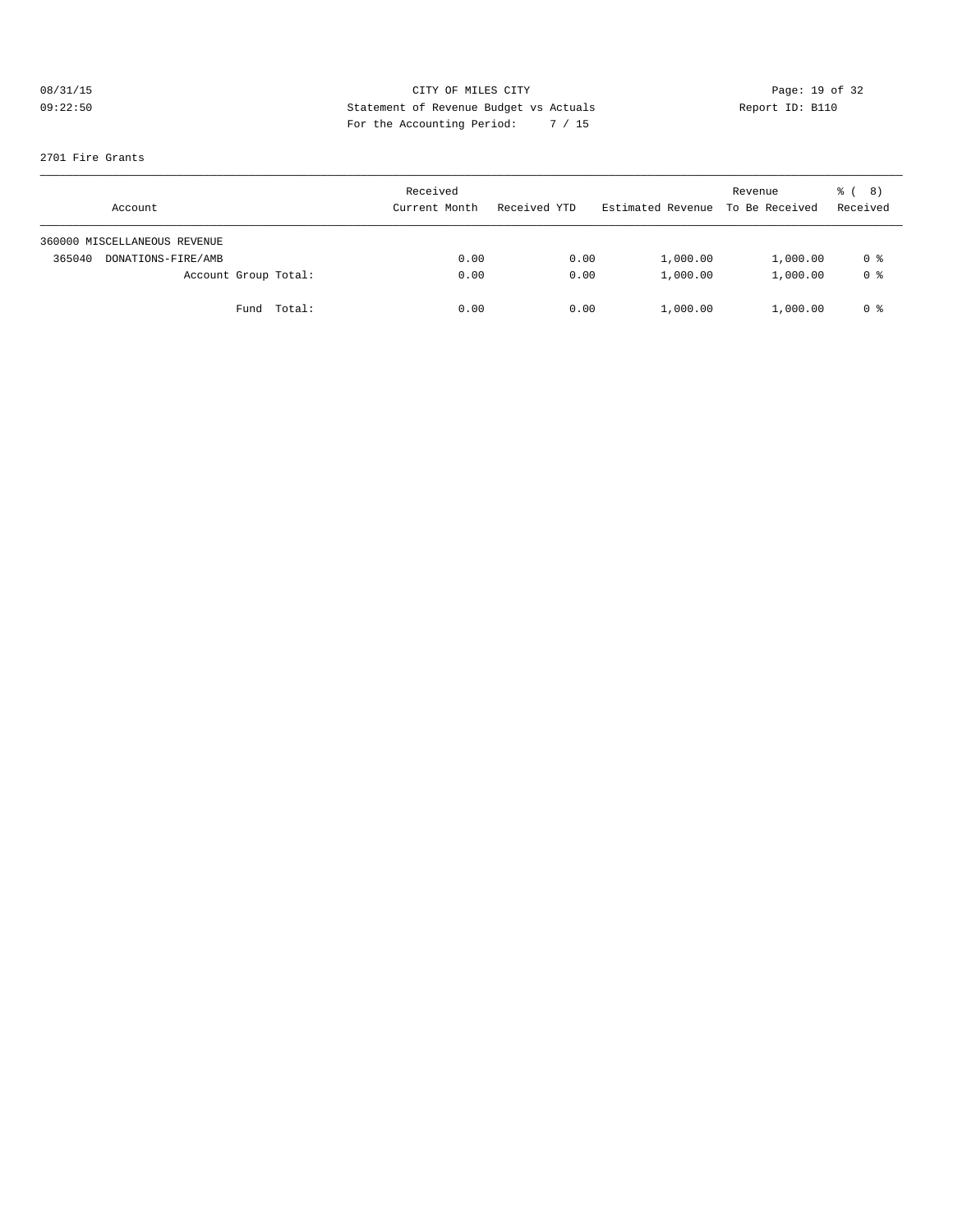# 08/31/15 CITY OF MILES CITY Page: 20 of 32 09:22:50 Statement of Revenue Budget vs Actuals Report ID: B110 For the Accounting Period: 7 / 15

2820 GAS TAX

| Account                              | Received<br>Current Month | Received YTD | Estimated Revenue | Revenue<br>To Be Received | <sub>රී</sub> ( 8 )<br>Received |
|--------------------------------------|---------------------------|--------------|-------------------|---------------------------|---------------------------------|
| 330000 INTERGOVERNMENTAL REVENUES    |                           |              |                   |                           |                                 |
| Gasoline Tax Apportionment<br>335040 | 15,054.52                 | 15,054.52    | 180,654.00        | 165,599.48                | 8 %                             |
| Account Group Total:                 | 15,054.52                 | 15,054.52    | 180,654.00        | 165,599.48                | 8 %                             |
| Fund Total:                          | 15,054.52                 | 15,054.52    | 180,654.00        | 165,599.48                | 8 %                             |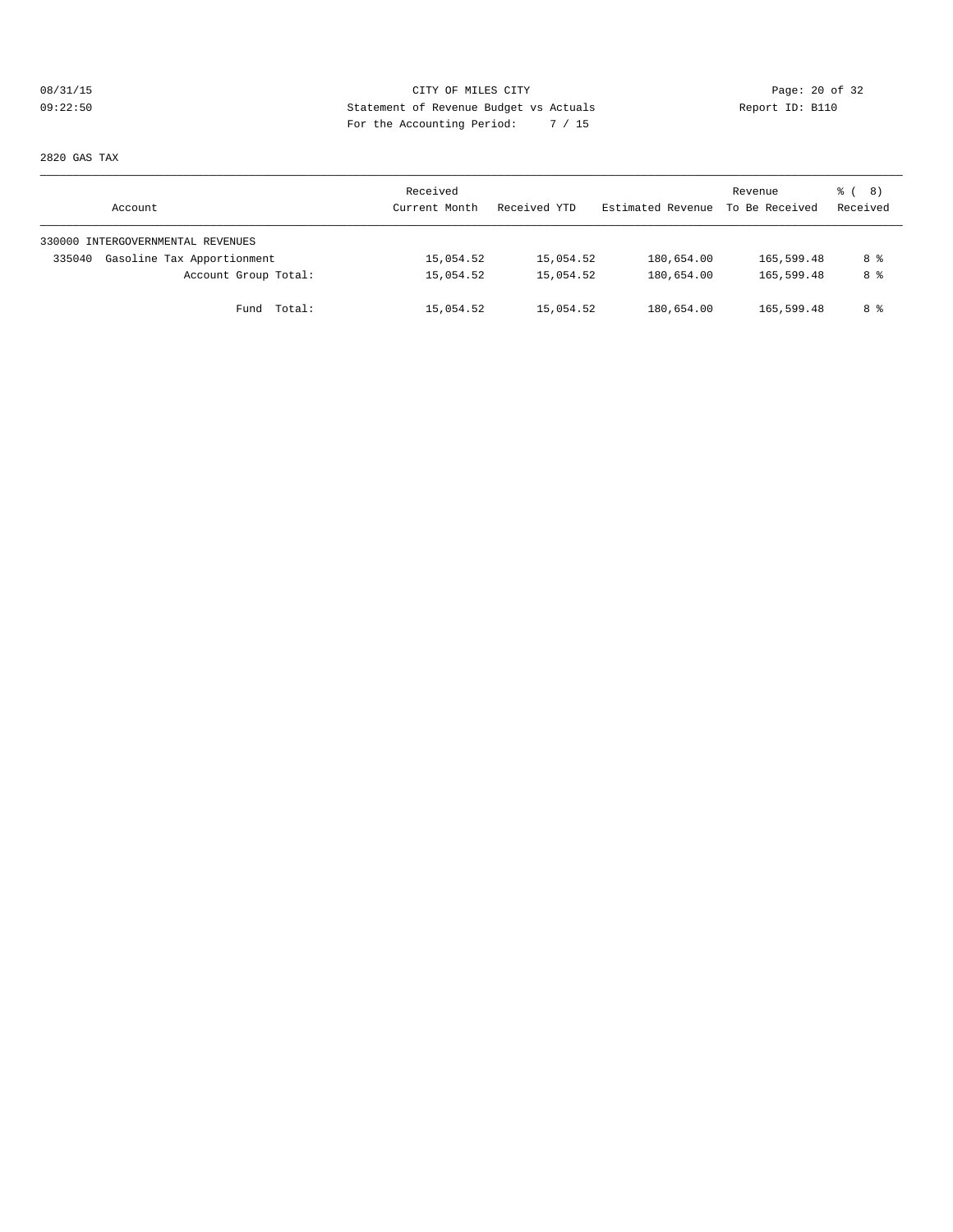# 08/31/15 Page: 21 of 32 09:22:50 Statement of Revenue Budget vs Actuals Report ID: B110 For the Accounting Period: 7 / 15

#### 2850 911 EMERGENCY

|                                   |        | Received      |              |                   | Revenue        | $\frac{6}{6}$<br>8) |
|-----------------------------------|--------|---------------|--------------|-------------------|----------------|---------------------|
| Account                           |        | Current Month | Received YTD | Estimated Revenue | To Be Received | Received            |
| 330000 INTERGOVERNMENTAL REVENUES |        |               |              |                   |                |                     |
| Basic 911 Funds<br>335080         |        | 0.00          | 0.00         | 63,000.00         | 63,000.00      | 0 <sub>8</sub>      |
| 335081<br>Enhanced 911 Funds      |        | 0.00          | 0.00         | 63,000.00         | 63,000.00      | 0 <sub>8</sub>      |
| 335082<br>911 - WIRELESS FUNDS    |        | 0.00          | 0.00         | 75,000.00         | 75,000.00      | 0 <sup>8</sup>      |
| Account Group Total:              |        | 0.00          | 0.00         | 201,000.00        | 201,000.00     | 0 <sub>8</sub>      |
| 370000 INVESTMENT EARNINGS        |        |               |              |                   |                |                     |
| 371010<br>Investment Earnings     |        | 0.00          | 0.00         | 200.00            | 200.00         | 0 <sup>8</sup>      |
| Account Group Total:              |        | 0.00          | 0.00         | 200.00            | 200.00         | 0 <sup>8</sup>      |
| Fund                              | Total: | 0.00          | 0.00         | 201,200.00        | 201,200.00     | 0 <sub>8</sub>      |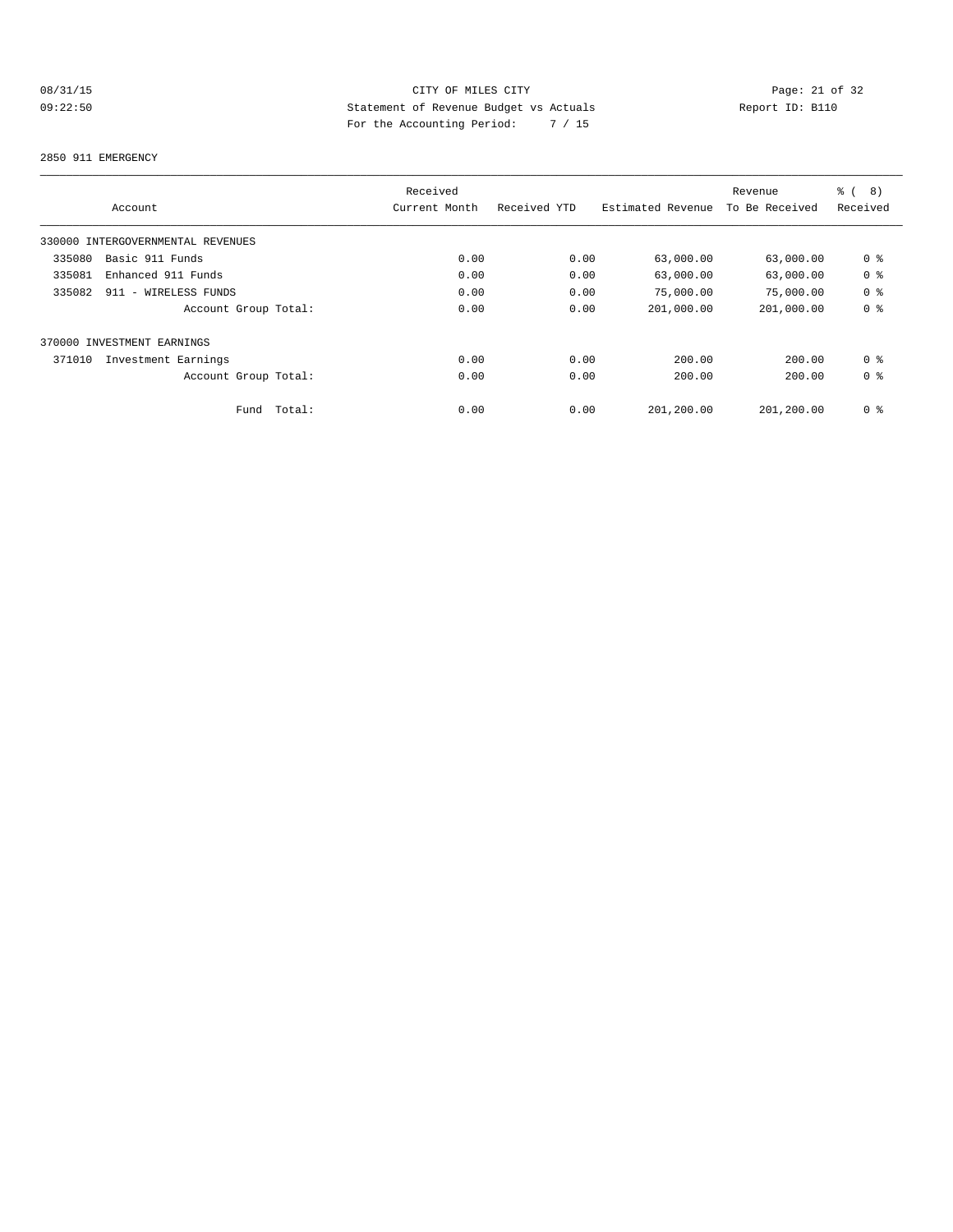# 08/31/15 Page: 22 of 32 09:22:50 Statement of Revenue Budget vs Actuals Report ID: B110 For the Accounting Period: 7 / 15

#### 2880 LIBRARY GRANTS

|        | Account                           | Received<br>Current Month | Received YTD | Estimated Revenue | Revenue<br>To Be Received | 8)<br>ී (<br>Received |
|--------|-----------------------------------|---------------------------|--------------|-------------------|---------------------------|-----------------------|
|        | 330000 INTERGOVERNMENTAL REVENUES |                           |              |                   |                           |                       |
| 334100 | Library - State Aid               | 0.00                      | 0.00         | 5,399.00          | 5.399.00                  | 0 %                   |
| 334101 | HB#193-Interlibrary Loan Reimb    | 0.00                      | 0.00         | 5,000.00          | 5,000.00                  | 0 <sup>8</sup>        |
| 334105 | Sagebrush Fed/Coal Sev Tax        | 0.00                      | 0.00         | 4,793.00          | 4,793.00                  | 0 <sub>8</sub>        |
|        | Account Group Total:              | 0.00                      | 0.00         | 15,192.00         | 15,192.00                 | 0 <sub>8</sub>        |
|        | Total:<br>Fund                    | 0.00                      | 0.00         | 15,192.00         | 15,192.00                 | 0 %                   |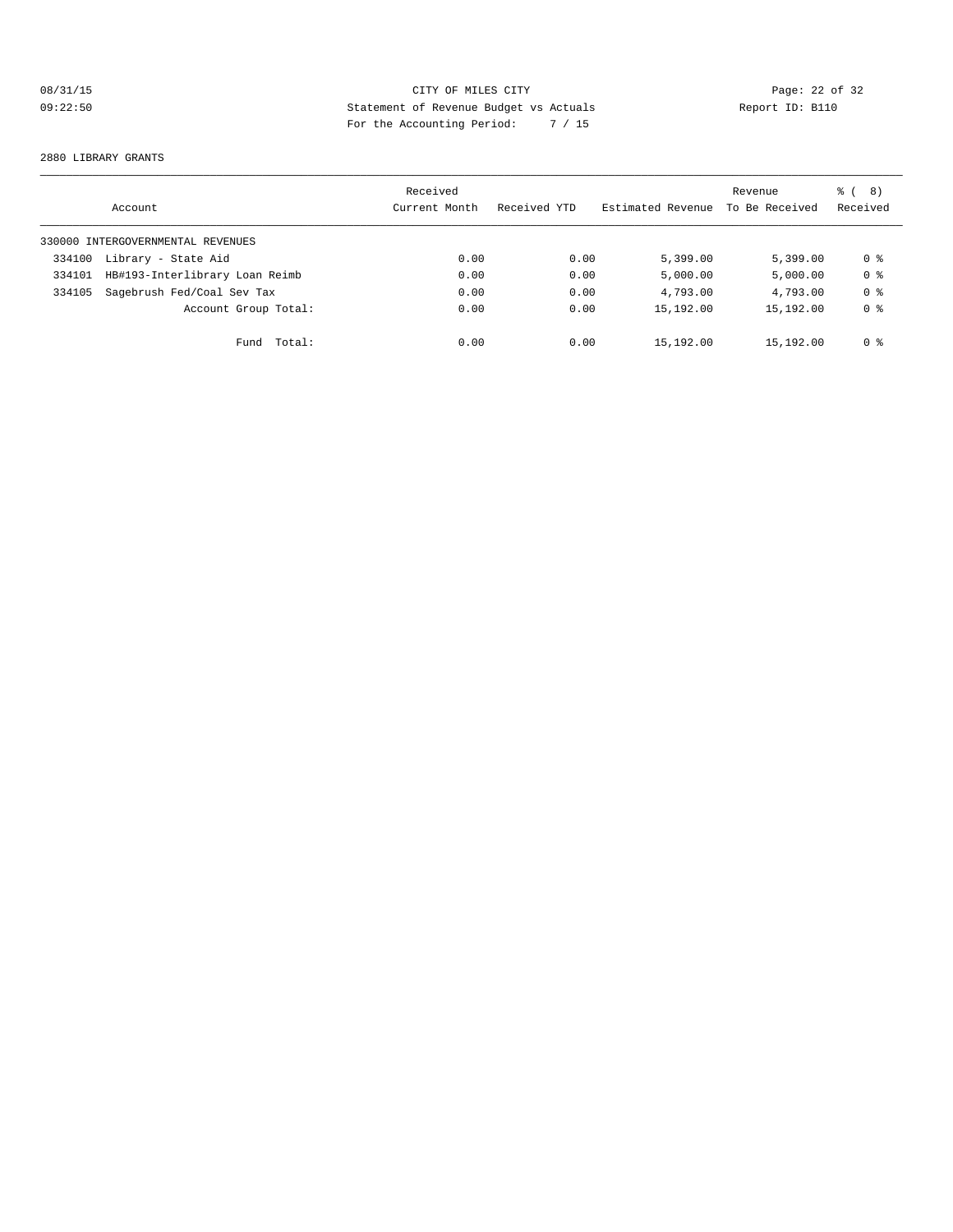# 08/31/15 Page: 23 of 32 09:22:50 Statement of Revenue Budget vs Actuals Report ID: B110 For the Accounting Period: 7 / 15

2935 Historic Preservation

| Account                                | Received<br>Current Month | Received YTD | Estimated Revenue | Revenue<br>To Be Received | <b>%</b> (<br>8)<br>Received |
|----------------------------------------|---------------------------|--------------|-------------------|---------------------------|------------------------------|
| 330000 INTERGOVERNMENTAL REVENUES      |                           |              |                   |                           |                              |
| 334000<br>State Grants                 | 0.00                      | 0.00         | 5,500.00          | 5,500.00                  | 0 <sup>8</sup>               |
| Account Group Total:                   | 0.00                      | 0.00         | 5,500.00          | 5,500.00                  | 0 <sup>8</sup>               |
| 340000 Charges for Services            |                           |              |                   |                           |                              |
| Preservation Service Fees<br>346080    | 0.00                      | 0.00         | 1,200.00          | 1,200.00                  | 0 <sup>8</sup>               |
| Account Group Total:                   | 0.00                      | 0.00         | 1,200.00          | 1,200.00                  | 0 <sup>8</sup>               |
| 360000 MISCELLANEOUS REVENUE           |                           |              |                   |                           |                              |
| Contributions and Donations<br>365000  | 1,000.00                  | 1,000.00     | 1,000.00          | 0.00                      | $100*$                       |
| Account Group Total:                   | 1,000.00                  | 1,000.00     | 1,000.00          | 0.00                      | $100*$                       |
| 380000 OTHER FINANCING SOURCES         |                           |              |                   |                           |                              |
| 383000<br>Interfund Operating Transfer | 0.00                      | 0.00         | 52,863.00         | 52,863.00                 | 0 <sup>8</sup>               |
| Account Group Total:                   | 0.00                      | 0.00         | 52,863.00         | 52,863.00                 | 0 <sup>8</sup>               |
| Total:<br>Fund                         | 1,000.00                  | 1,000.00     | 60,563.00         | 59,563.00                 | 2 <sup>8</sup>               |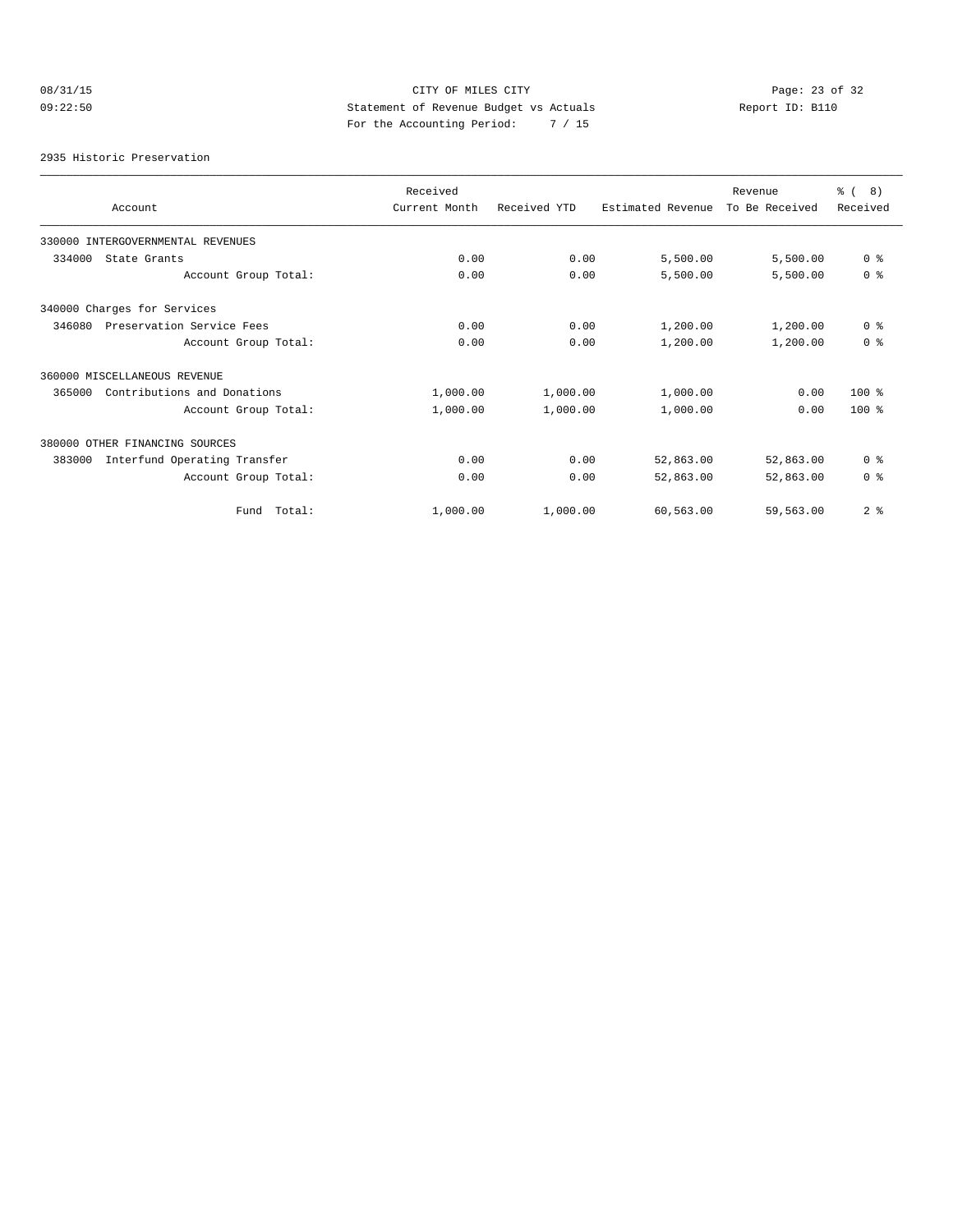# 08/31/15 Page: 24 of 32 09:22:50 Statement of Revenue Budget vs Actuals Report ID: B110 For the Accounting Period: 7 / 15

2985 RETIRED SENIOR VOLUNTEER PROG (RSVP)

|                                      | Received      |              |                   | Revenue        | <b>%</b> (<br>8) |
|--------------------------------------|---------------|--------------|-------------------|----------------|------------------|
| Account                              | Current Month | Received YTD | Estimated Revenue | To Be Received | Received         |
| 330000 INTERGOVERNMENTAL REVENUES    |               |              |                   |                |                  |
| 331165<br>RSVP FEDERAL GRANTS-Custer | 0.00          | 0.00         | 61,228.00         | 61,228.00      | 0 <sub>8</sub>   |
| 331166<br>RSVP-Fallon                | 0.00          | 0.00         | 23,684.00         | 23,684.00      | 0 <sub>8</sub>   |
| Account Group Total:                 | 0.00          | 0.00         | 84,912.00         | 84,912.00      | 0 <sub>8</sub>   |
| 360000 MISCELLANEOUS REVENUE         |               |              |                   |                |                  |
| 362020<br>MISC REVENUE               | 0.00          | 0.00         | 15,300.00         | 15,300.00      | 0 <sup>8</sup>   |
| Account Group Total:                 | 0.00          | 0.00         | 15,300.00         | 15,300.00      | 0 <sub>8</sub>   |
| Fund Total:                          | 0.00          | 0.00         | 100,212.00        | 100,212.00     | 0 <sup>8</sup>   |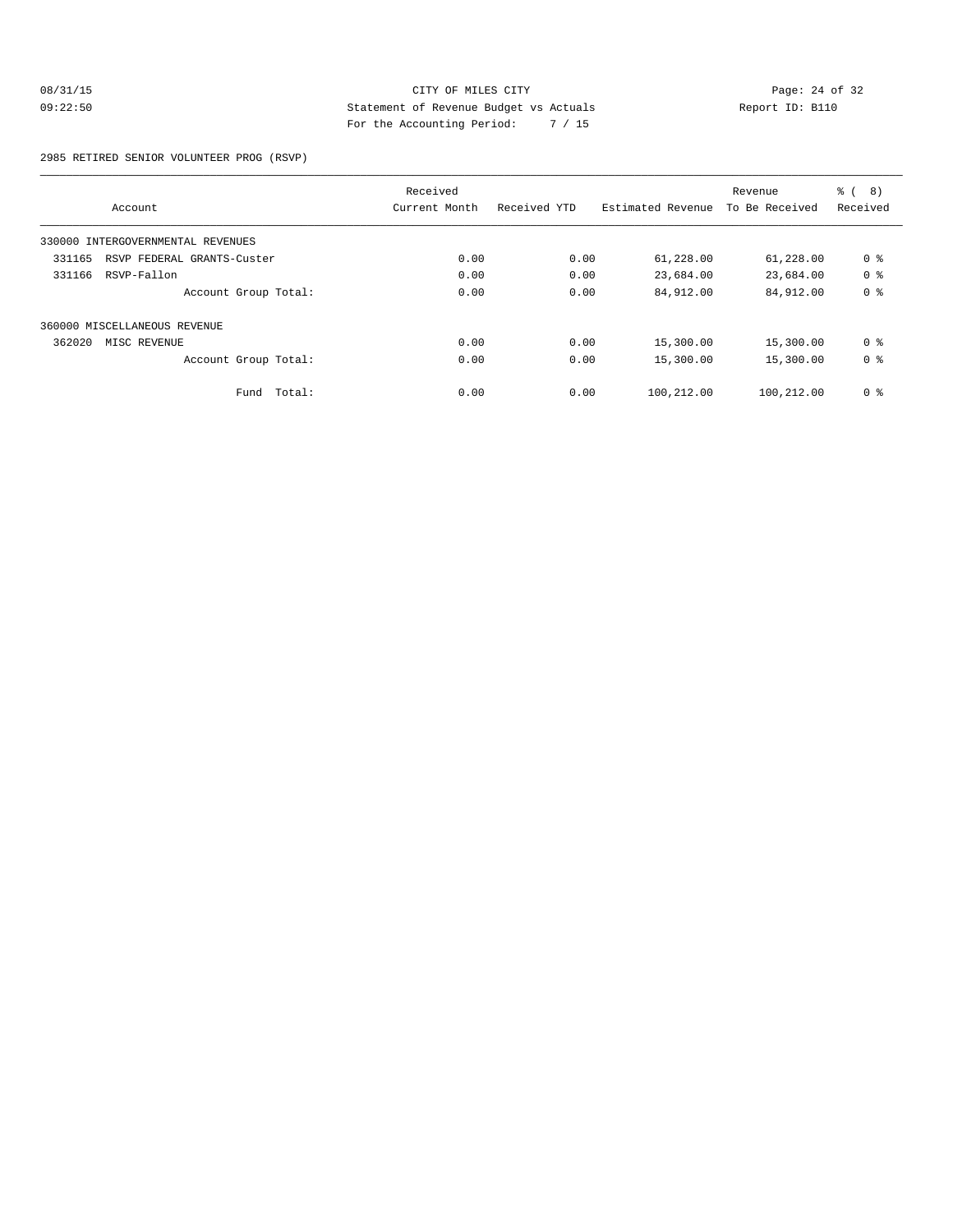# 08/31/15 **Page: 25 of 32** CITY OF MILES CITY **CITY Page: 25 of 32** 09:22:50 Statement of Revenue Budget vs Actuals Report ID: B110 For the Accounting Period: 7 / 15

3400 SID REVOLVING FUND

| Account                                | Received<br>Current Month | Received YTD | Estimated Revenue To Be Received | Revenue  | ී ( 8 )<br>Received |
|----------------------------------------|---------------------------|--------------|----------------------------------|----------|---------------------|
| 380000 OTHER FINANCING SOURCES         |                           |              |                                  |          |                     |
| Interfund Operating Transfer<br>383000 | 0.00                      | 0.00         | 2,843.00                         | 2,843.00 | 0 %                 |
| Account Group Total:                   | 0.00                      | 0.00         | 2,843.00                         | 2,843.00 | 0 <sup>8</sup>      |
| Total:<br>Fund                         | 0.00                      | 0.00         | 2,843.00                         | 2,843.00 | 0 %                 |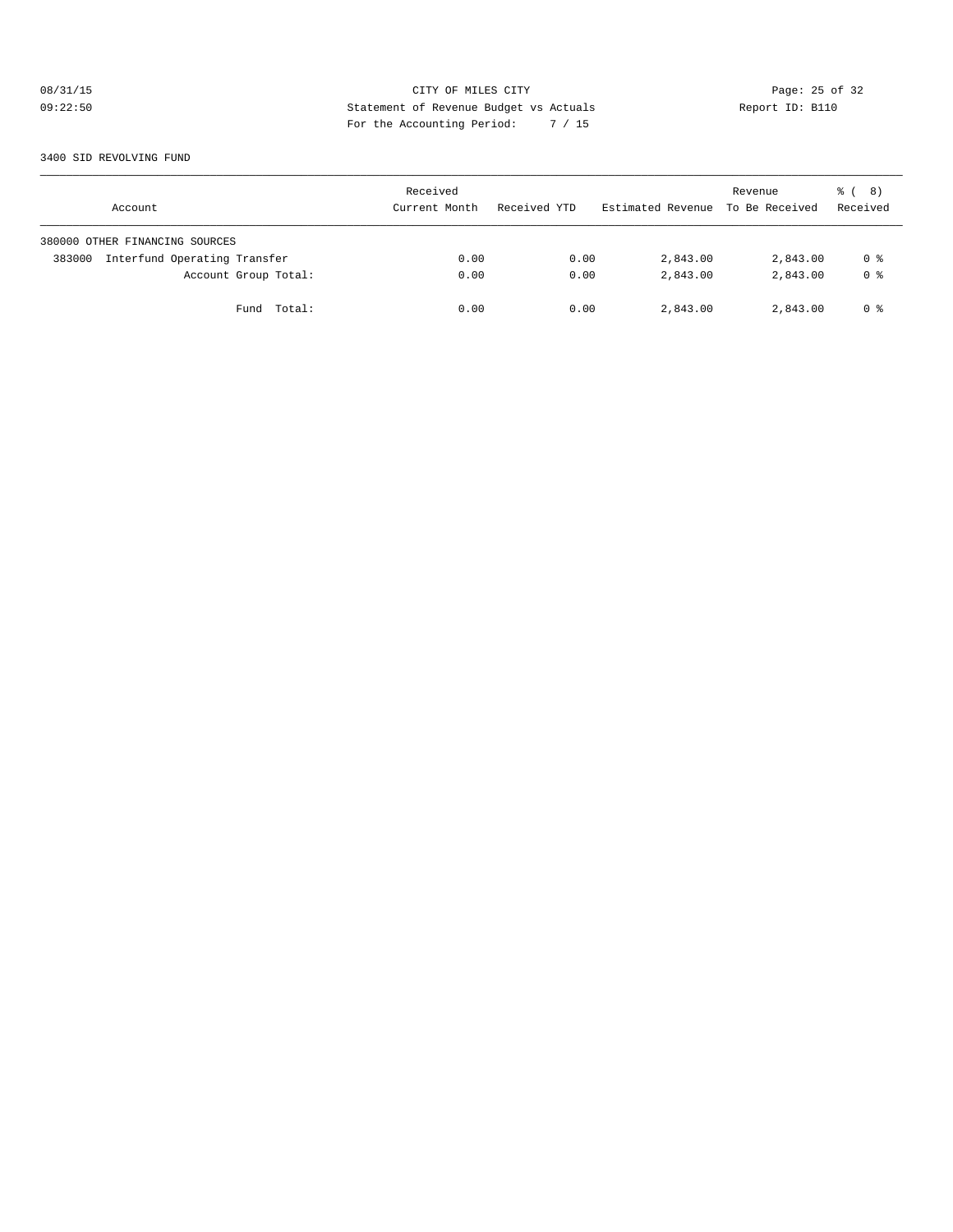# 08/31/15 Page: 26 of 32 09:22:50 Statement of Revenue Budget vs Actuals Report ID: B110 For the Accounting Period: 7 / 15

3670 SID 211

| Account                                           | Received<br>Current Month | Received YTD | Estimated Revenue | Revenue<br>To Be Received | <sub>රී</sub> ( 8 )<br>Received |
|---------------------------------------------------|---------------------------|--------------|-------------------|---------------------------|---------------------------------|
| 360000 MISCELLANEOUS REVENUE                      |                           |              |                   |                           |                                 |
| Bond Principal and Interest Assessments<br>363020 | 0.00                      | 0.00         | 5,650.00          | 5,650.00                  | 0 %                             |
| Account Group Total:                              | 0.00                      | 0.00         | 5,650.00          | 5,650.00                  | 0 <sup>8</sup>                  |
| Fund Total:                                       | 0.00                      | 0.00         | 5,650.00          | 5,650.00                  | 0 %                             |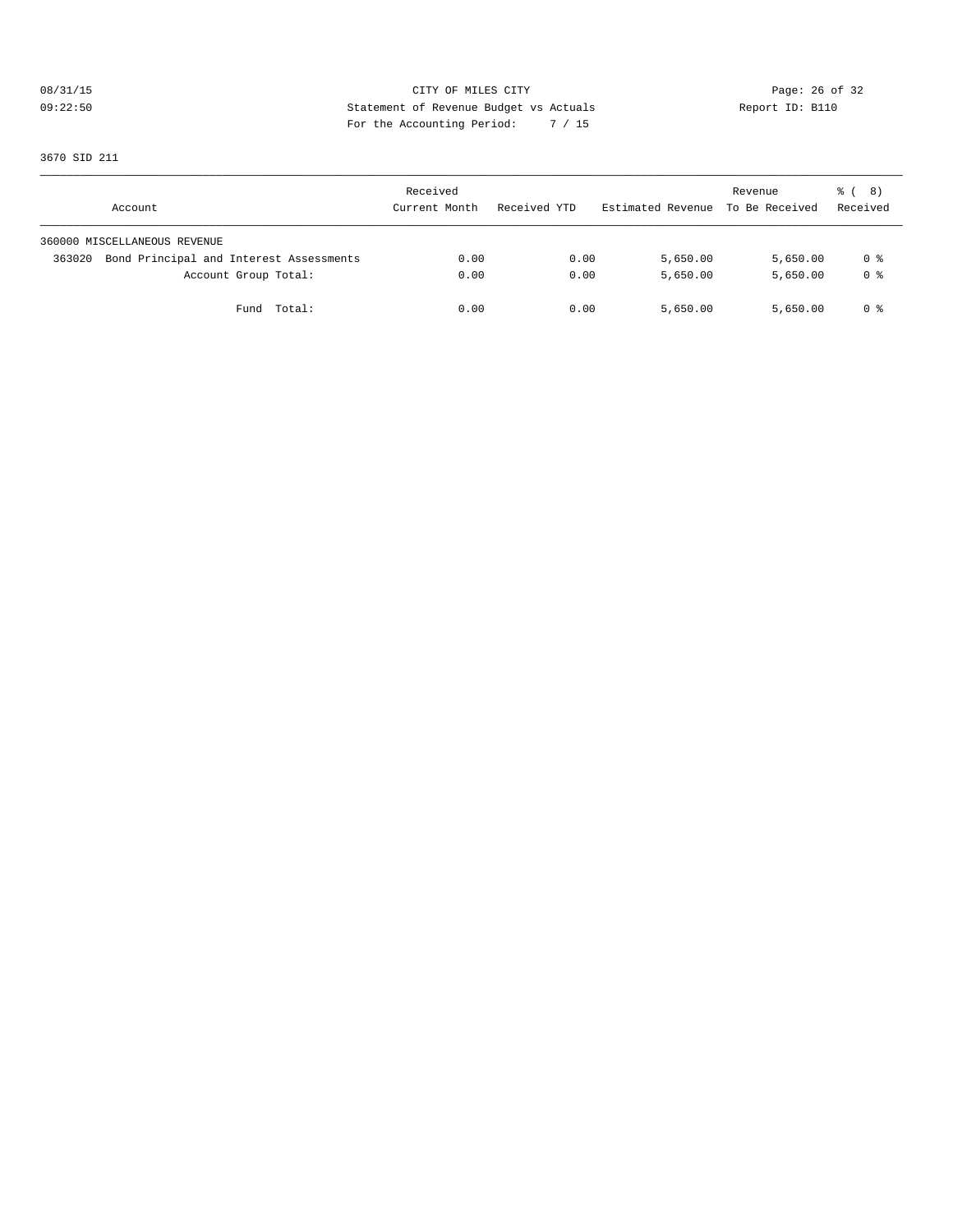# 08/31/15 Page: 27 of 32 09:22:50 Statement of Revenue Budget vs Actuals Report ID: B110 For the Accounting Period: 7 / 15

4060 CAPITAL IMPROV-PUBLIC WORKS

|        | Account                            | Received<br>Current Month | Received YTD | Estimated Revenue | Revenue<br>To Be Received | ී (<br>8)<br>Received |
|--------|------------------------------------|---------------------------|--------------|-------------------|---------------------------|-----------------------|
|        |                                    |                           |              |                   |                           |                       |
|        | 320000 LICENSES AND PERMITS        |                           |              |                   |                           |                       |
| 323040 | Other Miscellaneous Permits        | 250.00                    | 250.00       | 3,000.00          | 2,750.00                  | 8 %                   |
|        | Account Group Total:               | 250.00                    | 250.00       | 3,000.00          | 2,750.00                  | 8 %                   |
|        | 340000 Charges for Services        |                           |              |                   |                           |                       |
| 343014 | Street Cleaning                    | 0.00                      | 0.00         | 8,490.00          | 8,490.00                  | 0 <sup>8</sup>        |
| 343016 | Prkg Vio/Off Str-Impnd Fees        | 318.00                    | 318.00       | 500.00            | 182.00                    | 64 %                  |
| 343018 | Sale of Street & Roadway Materials | 0.00                      | 0.00         | 1,000.00          | 1,000.00                  | 0 <sup>8</sup>        |
|        | Account Group Total:               | 318.00                    | 318.00       | 9,990.00          | 9,672.00                  | 3 <sup>8</sup>        |
| 380000 | OTHER FINANCING SOURCES            |                           |              |                   |                           |                       |
| 383000 | Interfund Operating Transfer       | 0.00                      | 0.00         | 244,000.00        | 244,000.00                | 0 <sup>8</sup>        |
|        | Account Group Total:               | 0.00                      | 0.00         | 244,000.00        | 244,000.00                | 0 <sup>8</sup>        |
|        | Total:<br>Fund                     | 568.00                    | 568.00       | 256,990.00        | 256,422.00                | 0 <sup>8</sup>        |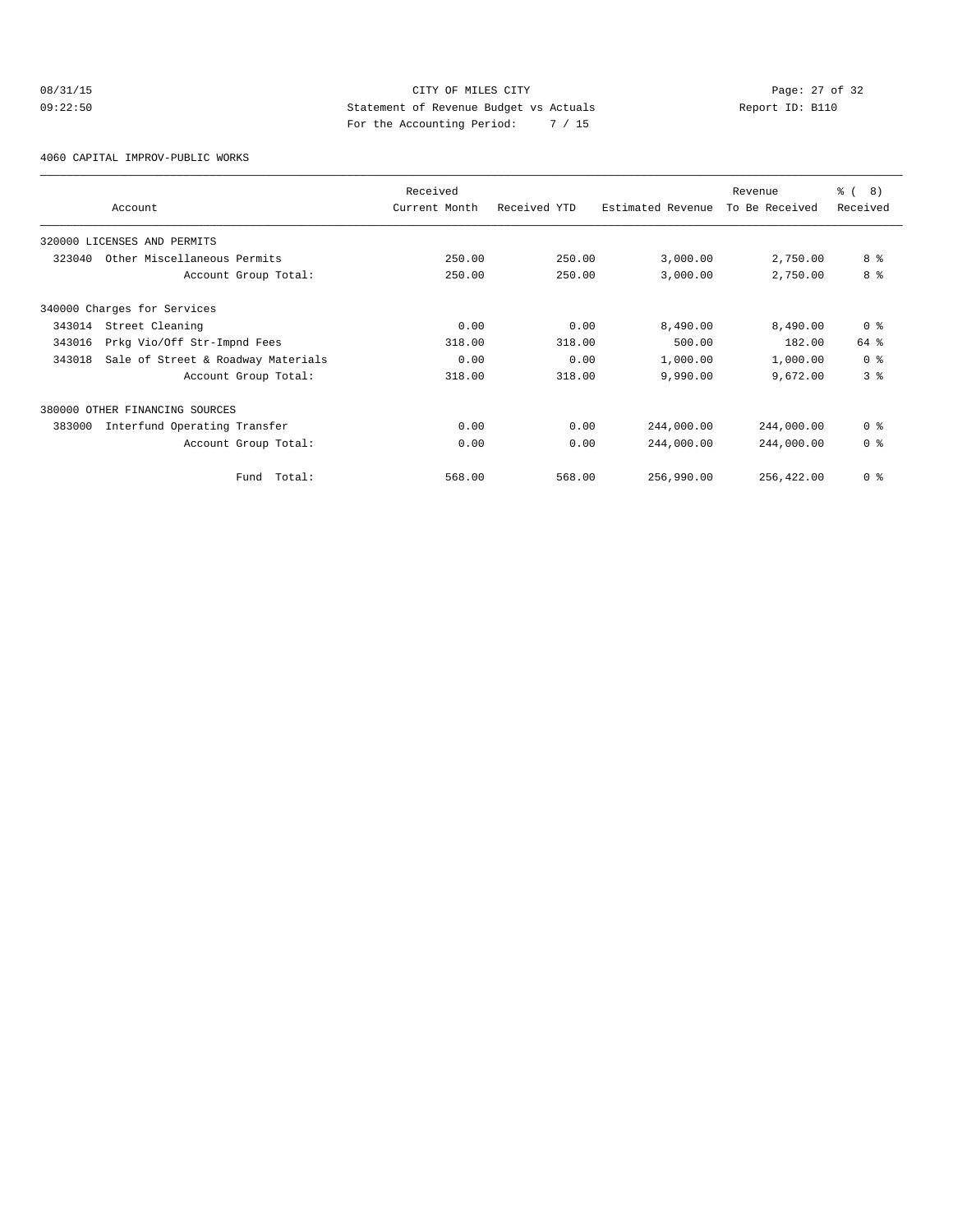# 08/31/15 CITY OF MILES CITY Page: 28 of 32 09:22:50 Statement of Revenue Budget vs Actuals  $R = \frac{1}{2}$  Report ID: B110 For the Accounting Period: 7 / 15

#### 5210 WATER UTILITY

|        |                                      | Received      |              |                   | Revenue        | % ( 8 )         |
|--------|--------------------------------------|---------------|--------------|-------------------|----------------|-----------------|
|        | Account                              | Current Month | Received YTD | Estimated Revenue | To Be Received | Received        |
|        | 340000 Charges for Services          |               |              |                   |                |                 |
| 343021 | Metered Water Sales                  | 231,740.44    | 231,740.44   | 1,950.00          | $-229,790.44$  | $***$ %         |
| 343022 | Unmetered Water Sales/Chrgoffs       | 44.21         | 44.21        | 1,800.00          | 1,755.79       | 2 <sup>8</sup>  |
| 343023 | Bulk Water Sales                     | 125.80        | 125.80       | 5,000.00          | 4,874.20       | 3 <sup>8</sup>  |
| 343025 | Hookup Fee                           | 600.00        | 600.00       | 10,000.00         | 9,400.00       | 6 %             |
| 343026 | Water Install/Tap Chrgs/Labor        | 0.00          | 0.00         | 5,000.00          | 5,000.00       | 0 <sup>8</sup>  |
| 343027 | Chq for Wtr Dept. Serv               | 700.00        | 700.00       | 0.00              | $-700.00$      | $***$ $\approx$ |
| 343029 | Curb Stop Replacement Fee            | 3,685.00      | 3,685.00     | 42,500.00         | 38,815.00      | 9 <sup>8</sup>  |
| 343039 | Custer Co w/s District (Water Study) | 0.00          | 0.00         | 7,500.00          | 7,500.00       | 0 <sup>8</sup>  |
|        | Account Group Total:                 | 236,895.45    | 236,895.45   | 73,750.00         | $-163, 145.45$ | $321$ $%$       |
|        | 360000 MISCELLANEOUS REVENUE         |               |              |                   |                |                 |
| 362020 | MISC REVENUE                         | 465.84        | 465.84       | 5,000.00          | 4,534.16       | 9%              |
|        | Account Group Total:                 | 465.84        | 465.84       | 5,000.00          | 4,534.16       | 9 <sub>8</sub>  |
|        | 370000 INVESTMENT EARNINGS           |               |              |                   |                |                 |
| 371010 | Investment Earnings                  | 0.00          | 0.00         | 5.000.00          | 5.000.00       | 0 <sup>8</sup>  |
|        | Account Group Total:                 | 0.00          | 0.00         | 5,000.00          | 5,000.00       | 0 <sup>8</sup>  |
|        | Fund Total:                          | 237, 361.29   | 237, 361.29  | 83,750.00         | $-153,611.29$  | $283$ $%$       |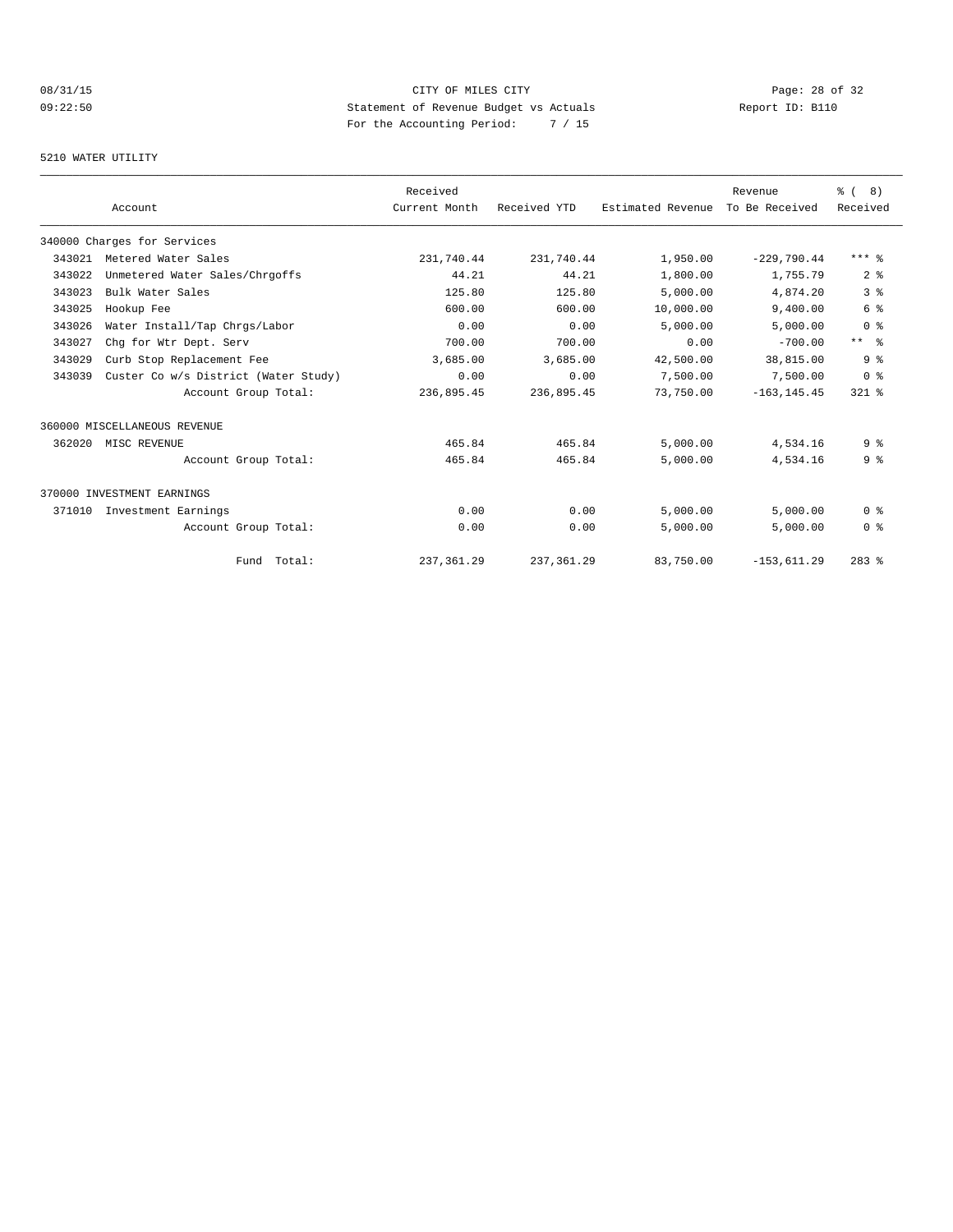# 08/31/15 Page: 29 of 32 09:22:50 Statement of Revenue Budget vs Actuals Report ID: B110 For the Accounting Period: 7 / 15

#### 5310 SEWER UTILITY

|        |                                         | Received      |              |                   | Revenue        | දි (<br>8)       |
|--------|-----------------------------------------|---------------|--------------|-------------------|----------------|------------------|
|        | Account                                 | Current Month | Received YTD | Estimated Revenue | To Be Received | Received         |
|        | 330000 INTERGOVERNMENTAL REVENUES       |               |              |                   |                |                  |
| 334120 | TSEP Grant                              | 0.00          | 0.00         | 500,000.00        | 500,000.00     | 0 <sup>8</sup>   |
| 334121 | DNRC GRANTS                             | 0.00          | 0.00         | 100,000.00        | 100,000.00     | 0 <sub>8</sub>   |
| 334122 | Renewable Resource Grant                | 0.00          | 0.00         | 100,000.00        | 100,000.00     | 0 <sup>8</sup>   |
|        | Account Group Total:                    | 0.00          | 0.00         | 700,000.00        | 700,000.00     | 0 <sup>8</sup>   |
|        | 340000 Charges for Services             |               |              |                   |                |                  |
| 343031 | Sewer Service Charges                   | 92,248.00     | 92,248.00    | 1,305,744.00      | 1,213,496.00   | 7 %              |
| 343032 | Sewer Installation Charges/Chrgoffs     | 44.21         | 44.21        | 1,300.00          | 1,255.79       | 3 %              |
| 343033 | Hookup Fee                              | 0.00          | 0.00         | 6,000.00          | 6,000.00       | 0 <sup>8</sup>   |
| 343034 | Treatment Facilities Fees               | 290.00        | 290.00       | 1,500.00          | 1,210.00       | 19 <sup>8</sup>  |
| 343036 | Miscellaneous Sewer Revenue (Labor)     | 0.00          | 0.00         | 4,000.00          | 4,000.00       | 0 <sup>8</sup>   |
| 343037 | Baker Road Etc.                         | 692.99        | 692.99       | 9,500.00          | 8,807.01       | 7 %              |
| 343039 | Custer Co w/s District (Water Study)    | 0.00          | 0.00         | 15,000.00         | 15,000.00      | 0 <sup>8</sup>   |
|        | Account Group Total:                    | 93, 275. 20   | 93, 275. 20  | 1,343,044.00      | 1,249,768.80   | 7 %              |
|        | 360000 MISCELLANEOUS REVENUE            |               |              |                   |                |                  |
| 361010 | Land Rental                             | 2,750.00      | 2,750.00     | 2,576.00          | $-174.00$      | 107 <sub>8</sub> |
| 362020 | MISC REVENUE                            | 0.00          | 0.00         | 3,000.00          | 3,000.00       | 0 <sup>8</sup>   |
|        | Account Group Total:                    | 2,750.00      | 2,750.00     | 5,576.00          | 2,826.00       | 49 %             |
|        | 370000 INVESTMENT EARNINGS              |               |              |                   |                |                  |
|        | 371010 Investment Earnings              | 0.00          | 0.00         | 1,000.00          | 1,000.00       | 0 <sup>8</sup>   |
|        | Account Group Total:                    | 0.00          | 0.00         | 1,000.00          | 1,000.00       | 0 %              |
|        | 380000 OTHER FINANCING SOURCES          |               |              |                   |                |                  |
|        | 381070 Proceeds/Loans/Intercap 016-2015 | 0.00          | 0.00         | 6,000,000.00      | 6,000,000.00   | 0 %              |
|        | Account Group Total:                    | 0.00          | 0.00         | 6,000,000.00      | 6,000,000.00   | 0 <sup>8</sup>   |
|        | Total:<br>Fund                          | 96,025.20     | 96,025.20    | 8,049,620.00      | 7,953,594.80   | 1 <sup>8</sup>   |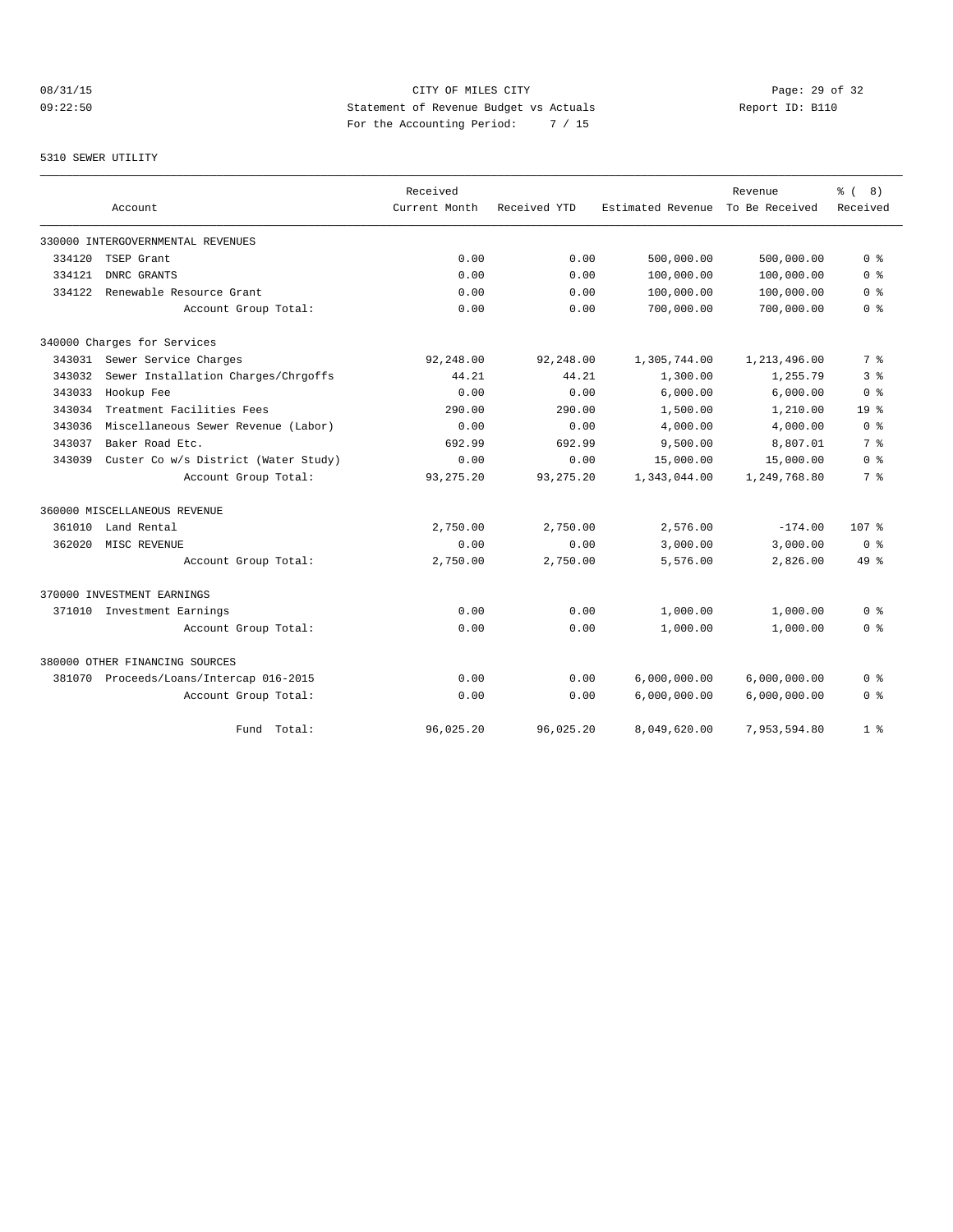# 08/31/15 Page: 30 of 32 09:22:50 Statement of Revenue Budget vs Actuals Report ID: B110 For the Accounting Period: 7 / 15

#### 5510 AMBULANCE FUND

|              |                                        | Received      |              |                   | Revenue        | $\frac{6}{6}$ ( 8) |
|--------------|----------------------------------------|---------------|--------------|-------------------|----------------|--------------------|
|              | Account                                | Current Month | Received YTD | Estimated Revenue | To Be Received | Received           |
| 310000 TAXES |                                        |               |              |                   |                |                    |
| 311010       | Real Property Taxes                    | 67.37         | 67.37        | 8,366.00          | 8,298.63       | 1 <sup>8</sup>     |
| 311020       | Personal Property Taxes                | 4.29          | 4.29         | 273.00            | 268.71         | 2 <sup>°</sup>     |
| 312000       | Penalty & Interest on Delinquent Taxes | 3.43          | 3.43         | 30.00             | 26.57          | 11 <sup>8</sup>    |
|              | Account Group Total:                   | 75.09         | 75.09        | 8,669.00          | 8,593.91       | 1 <sup>8</sup>     |
|              | 330000 INTERGOVERNMENTAL REVENUES      |               |              |                   |                |                    |
| 331040       | Medicaid Supplemental Program-State    | 0.00          | 0.00         | 6,398.00          | 6.398.00       | 0 <sup>8</sup>     |
|              | Account Group Total:                   | 0.00          | 0.00         | 6,398.00          | 6,398.00       | 0 <sup>8</sup>     |
|              | 340000 Charges for Services            |               |              |                   |                |                    |
| 341075       | Serv/Cnty-Interlocal Agmt              | 0.00          | 0.00         | 31,000.00         | 31,000.00      | 0 <sup>8</sup>     |
| 342026       | Ambulance Charges                      | 48,534.64     | 48,534.64    | 830,204.00        | 781,669.36     | 6 %                |
| 342027       | Ambulance Standby                      | 260.00        | 260.00       | 5,000.00          | 4,740.00       | 5 <sup>8</sup>     |
|              | Account Group Total:                   | 48,794.64     | 48,794.64    | 866,204.00        | 817,409.36     | 6 %                |
|              | 360000 MISCELLANEOUS REVENUE           |               |              |                   |                |                    |
| 366010       | Misc- From Charge off Accts            | 385.50        | 385.50       | 2,500.00          | 2,114.50       | 15 <sup>8</sup>    |
|              | Account Group Total:                   | 385.50        | 385.50       | 2,500.00          | 2,114.50       | 15 <sup>8</sup>    |
|              | Fund Total:                            | 49, 255. 23   | 49, 255. 23  | 883,771.00        | 834, 515. 77   | 6 %                |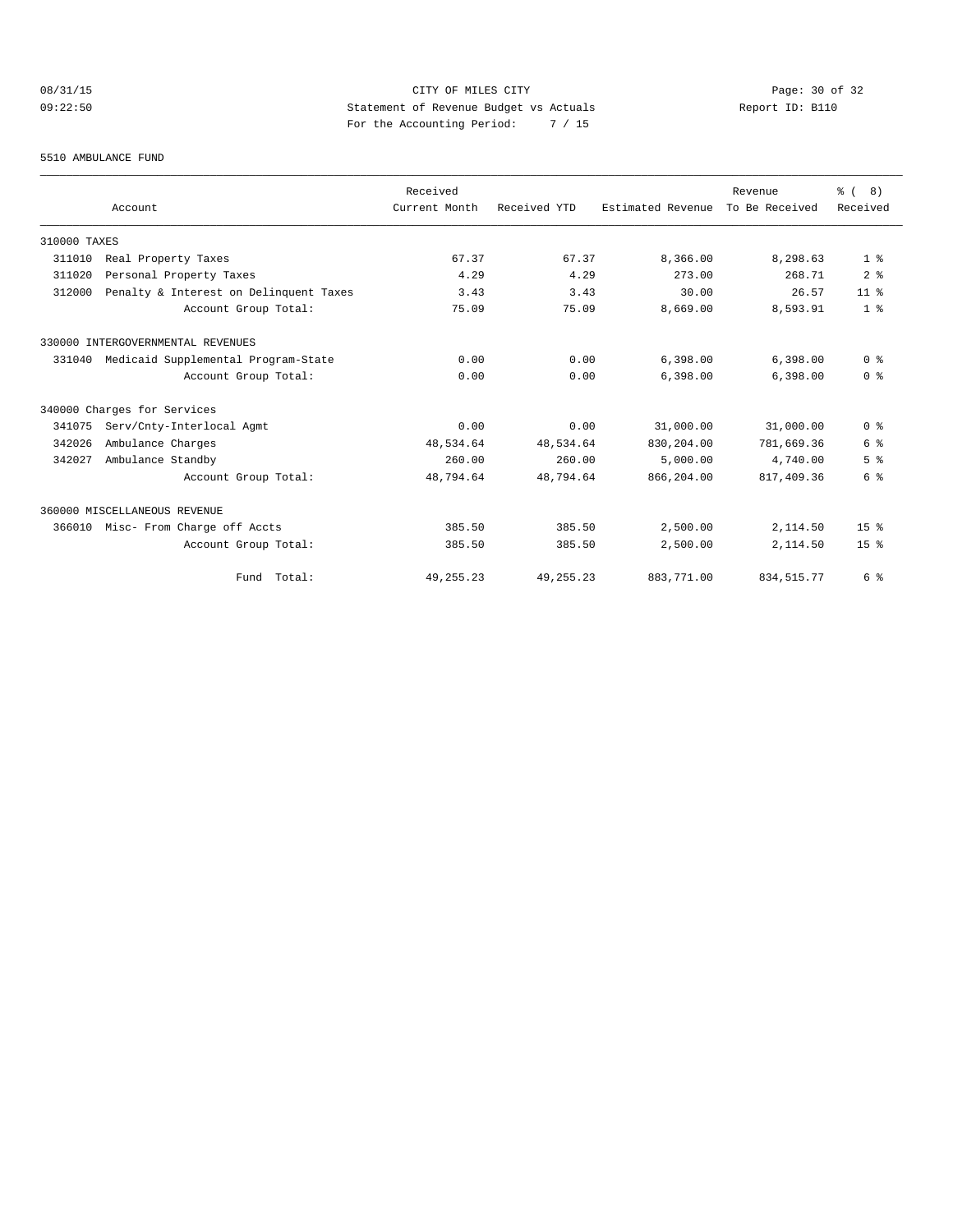# 08/31/15 Page: 31 of 32 09:22:50 Statement of Revenue Budget vs Actuals Report ID: B110 For the Accounting Period: 7 / 15

5610 AIRPORT OPERATING

|              |                                        | Received      |              |                   | Revenue        | 8)<br><u> १</u> |
|--------------|----------------------------------------|---------------|--------------|-------------------|----------------|-----------------|
|              | Account                                | Current Month | Received YTD | Estimated Revenue | To Be Received | Received        |
| 310000 TAXES |                                        |               |              |                   |                |                 |
| 311010       | Real Property Taxes                    | 101.05        | 101.05       | 12,550.00         | 12,448.95      | 1 <sup>8</sup>  |
| 311020       | Personal Property Taxes                | 6.43          | 6.43         | 399.00            | 392.57         | 2 <sup>8</sup>  |
| 312000       | Penalty & Interest on Delinquent Taxes | 5.14          | 5.14         | 40.00             | 34.86          | $13*$           |
|              | Account Group Total:                   | 112.62        | 112.62       | 12,989.00         | 12,876.38      | 1 <sup>8</sup>  |
|              | 330000 INTERGOVERNMENTAL REVENUES      |               |              |                   |                |                 |
| 331129       | Federal Aeronautics Admin Grant        | 0.00          | 0.00         | 3,172,296.00      | 3,172,296.00   | 0 <sup>8</sup>  |
| 334032       | Aero Grant 06-2015                     | 0.00          | 0.00         | 81,407.00         | 81,407.00      | 0 <sup>8</sup>  |
| 334060       | Coal Impact Grant-06-2015              | 0.00          | 0.00         | 166,118.00        | 166,118.00     | 0 %             |
|              | Account Group Total:                   | 0.00          | 0.00         | 3,419,821.00      | 3,419,821.00   | 0 %             |
|              | 340000 Charges for Services            |               |              |                   |                |                 |
| 341075       | Serv/Cnty-Interlocal Agmt              | 0.00          | 0.00         | 26,528.00         | 26,528.00      | 0 <sup>8</sup>  |
| 343018       | Sale of Street & Roadway Materials     | 0.00          | 0.00         | 40,000.00         | 40,000.00      | 0 <sup>8</sup>  |
| 343061       | Landing Fees                           | 393.75        | 393.75       | 2,500.00          | 2,106.25       | 16 <sup>8</sup> |
| 343062       | Aviation Fuel                          | 43,835.82     | 43,835.82    | 390,000.00        | 346, 164. 18   | 11 <sup>8</sup> |
| 343064       | Hangar Rent                            | 4,940.73      | 4,940.73     | 62,733.00         | 57,792.27      | 8 %             |
| 343065       | Building Rentals                       | 1,063.59      | 1,063.59     | 12,526.00         | 11,462.41      | 8 %             |
|              | Account Group Total:                   | 50,233.89     | 50,233.89    | 534,287.00        | 484,053.11     | 9 <sup>8</sup>  |
|              | 360000 MISCELLANEOUS REVENUE           |               |              |                   |                |                 |
| 361010       | Land Rental                            | 3,567.43      | 3,567.43     | 26,784.00         | 23, 216.57     | 13 <sup>8</sup> |
| 362020       | MISC REVENUE                           | 0.00          | 0.00         | 600.00            | 600.00         | 0 <sup>8</sup>  |
|              | Account Group Total:                   | 3,567.43      | 3,567.43     | 27,384.00         | 23,816.57      | 13 <sup>8</sup> |
|              | 370000 INVESTMENT EARNINGS             |               |              |                   |                |                 |
|              | 371010 Investment Earnings             | 0.00          | 0.00         | 156.00            | 156.00         | 0 <sup>8</sup>  |
|              | Account Group Total:                   | 0.00          | 0.00         | 156.00            | 156.00         | 0 <sup>8</sup>  |
|              | 380000 OTHER FINANCING SOURCES         |               |              |                   |                |                 |
|              | 381071 MT Aero Loan 06-2015            | 0.00          | 0.00         | 43,222.00         | 43,222.00      | 0 <sup>8</sup>  |
|              | Account Group Total:                   | 0.00          | 0.00         | 43,222.00         | 43,222.00      | 0 <sup>8</sup>  |
|              | Fund Total:                            | 53, 913.94    | 53, 913. 94  | 4,037,859.00      | 3,983,945.06   | 1 <sup>8</sup>  |